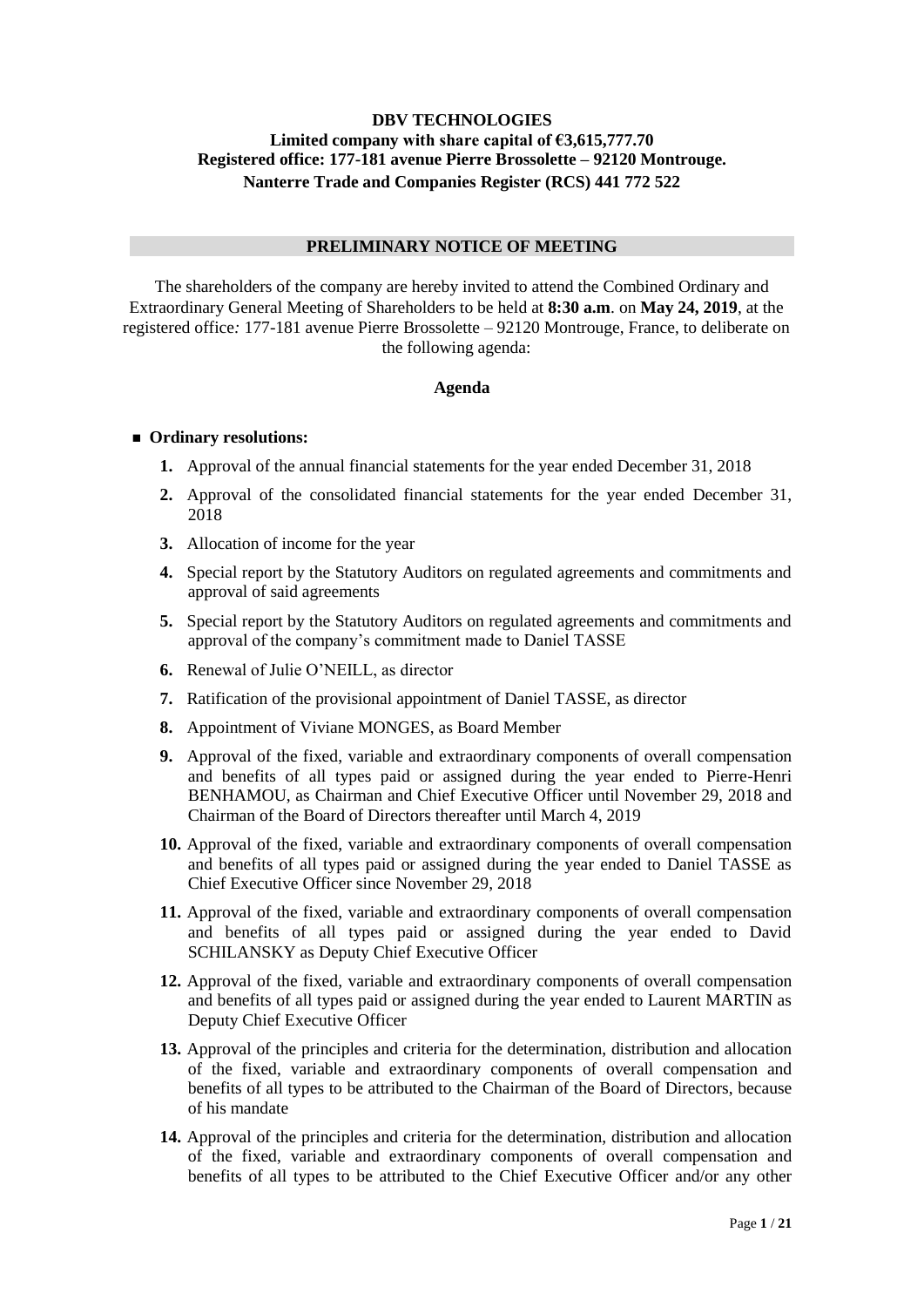executive director, because of his mandate

- **15.** Approval of the principles and criteria for the determination, distribution and allocation of the fixed, variable and extraordinary components of overall compensation and benefits of all types to be attributed to Deputy Chief Executive Officers, because of their mandate;
- **16.** Authorization to be granted to the Board of Directors for the company to buy back its own shares pursuant to Article L. 225-209 of the French Commercial Code, length of authorization, purpose, terms, and maximum amount, suspension during periods of public offering

#### ■ **Extraordinary resolutions:**

- **17.** Authorization to be granted to the Board of Directors for the company to cancel the shares bought back pursuant to Article L. 225-209 of the French Commercial Code, length of authorization, maximum amount, suspension during periods of public offering
- **18.** Delegation of powers to the Board of Directors to issue ordinary shares, giving, as necessary, access to ordinary shares or to the allocation of debt securities and/or securities giving access to ordinary shares with pre-emptive rights, duration of delegation, maximum par value amount of the capital increase, option to offer nonsubscribed shares to the public, suspension during periods of public offering,
- **19.** Delegation of powers to the Board of Directors to issue ordinary shares, giving, as necessary, access to ordinary shares and/or to the allocation of debt securities and/or securities giving access to ordinary shares, without pre-emptive rights and/or in consideration of securities granted as part of a public exchange offer, duration of delegation, maximum par value of the capital increase, issue price, option to limit the total amount of subscriptions or redistribute non-subscribed securities, suspension during periods of public offering,
- **20.** Delegation of powers to the Board of Directors to issue ordinary shares, giving, as necessary, access to ordinary shares and/or to the allocation of debt securities and/or securities giving access to ordinary shares, without pre-emptive rights by an offering covered by paragraph II of Article L.411-2 of the French Monetary and Financial Code, duration of the authorization, maximum par value amount of the capital increase, issue price, option to limit the total amount of subscriptions or redistribute non-subscribed securities, suspension during periods of public offering,
- **21.** Authorization, in the event of issue without pre-emptive rights, to set the issue price according to the terms set by the General Meeting, within a limit of 10% of the capital per year,
- **22.** Delegation of powers to the Board of Directors to issue ordinary shares, giving, if applicable, access to ordinary shares and/or the allocation of debt securities (of the company or a group company) and/or securities giving access to ordinary shares (of the company or a group company), with cancellation of preferential subscription rights reserved for categories of persons with certain characteristics, duration of the delegation, maximum nominal amount of the capital increase, issue price, option to limit the total amount of subscriptions or redistribute non-subscribed securities, suspension during periods of public offering
- **23.** Authorization to increase the total amount of issues
- **24.** Overall limitation of the maximum amounts of delegations envisaged under the Nineteenth, Twentieth and Twenty-second Resolutions of this Meeting,
- **25.** Delegation of powers to the Board of Directors to issue stock warrants (BSA), subscription and/or acquisition of new and/or existing stock warrants (BSAANE) and/or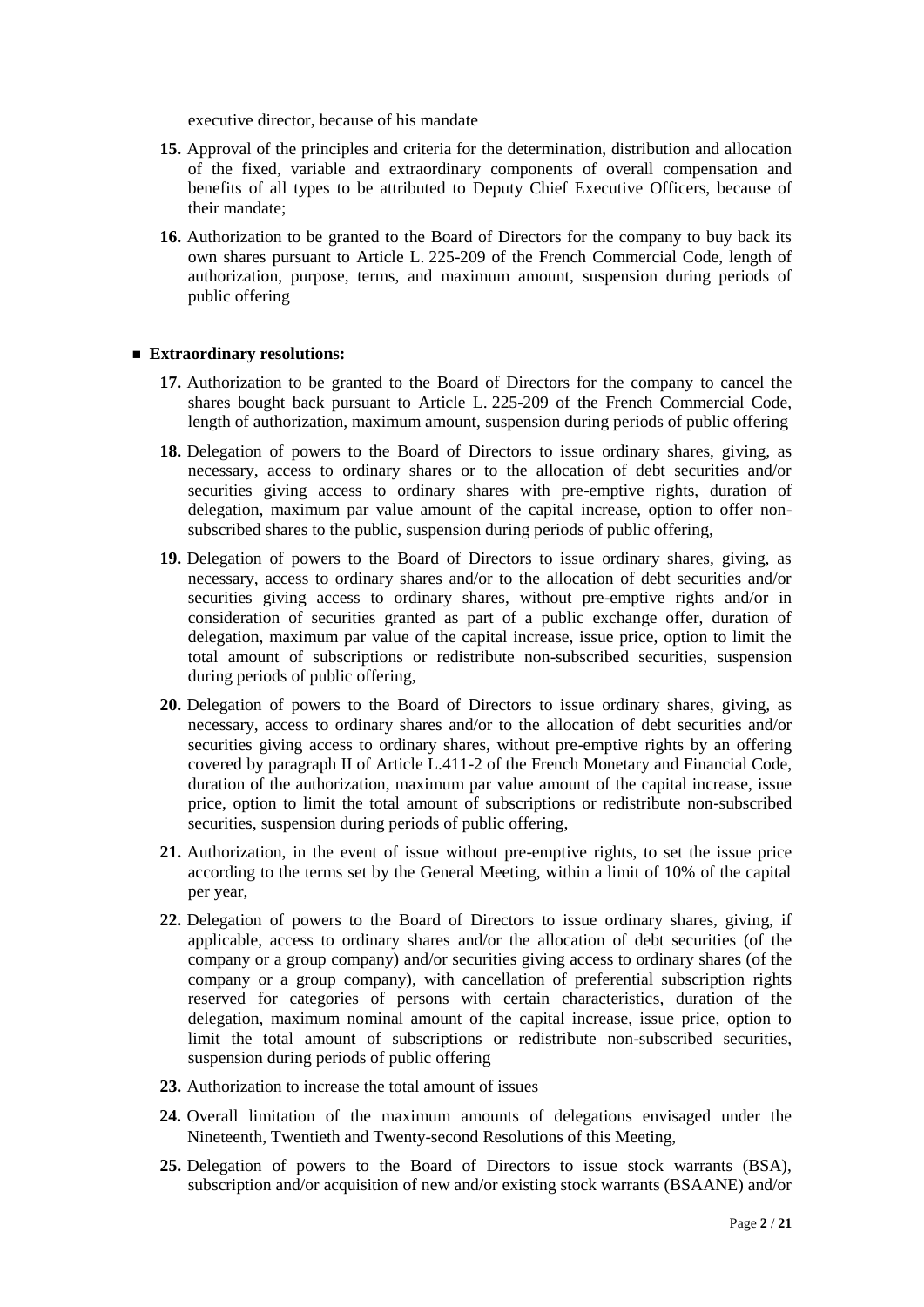subscription and/or acquisition of new and/or existing redeemable stock warrants (BSAAR) with cancellation of preferential subscription rights, reserved for a category of persons, maximum nominal amount of the capital increase, duration of the delegation, exercise price, suspension during periods of public offering

- **26.** Delegation of powers to the Board of Directors to increase the share capital by the issue of ordinary shares and/or securities giving access to capital, with cancellation of preferential subscription rights to the members of a company savings plan pursuant to Articles L. 3332-18 et seq. of the Labor Code, duration of the delegation, maximum nominal amount of the capital increase, issue price, option to award bonus shares pursuant to Article L. 3332-21 of the Labor Code
- **27.** Authorization to be granted to the Board of Directors to allocate free existing and/or future shares to members of staff and/or certain corporate officers of the company or related companies or economic interest groups, with shareholders waiving their preferential subscription rights, duration of the delegation, maximum amount, duration of vesting periods specifically in respect of invalidity and, if applicable, holding periods
- **28.** Authorization to be granted to the Board of Directors to grant share subscription and/or purchase options (stock options) to members of staff and/or certain corporate officers of the company or related companies or economic interest groups, with shareholders waiving their preferential subscription rights, duration of the delegation, maximum amount, exercise price, maximum term of the option
- **29.** Authorization to be granted to the Board of Directors to lift the attendance condition for the exercise of stock options assigned on the basis of the  $31<sup>st</sup>$  extraordinary resolution of the Combined Ordinary and Extraordinary General Meeting held on June 22, 2018
- **30.** Powers to complete formalities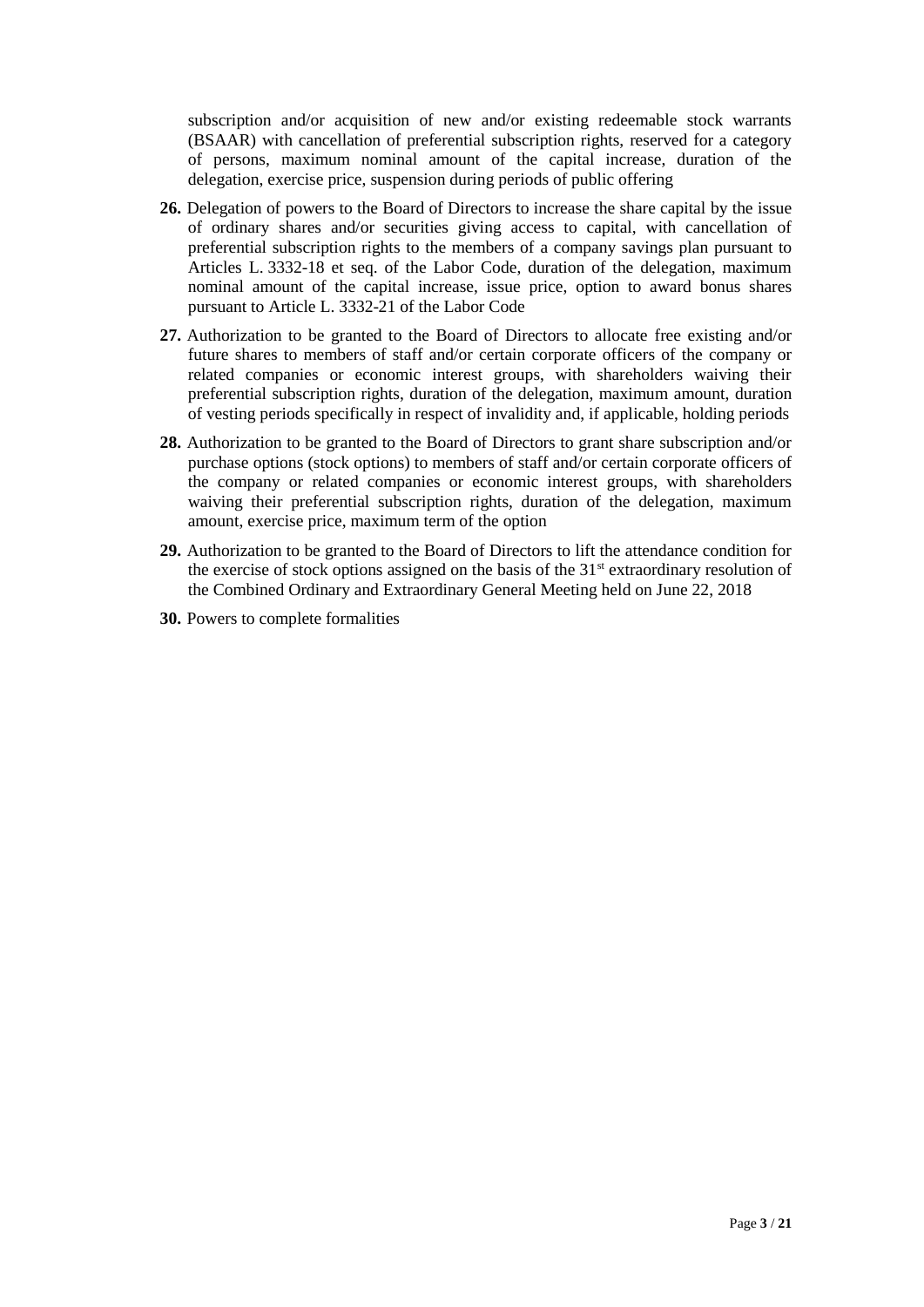#### **PROPOSED RESOLUTIONS**

#### **Ordinary resolutions:**

## **First Resolution Approval of the annual financial statements for the year ended December 31, 2018**

The General Meeting, having reviewed the reports of the Board of Directors and the Statutory Auditors concerning the financial year ended December 31, 2018, approves the annual financial statements for the financial year ended on that date, as they were presented, which show a loss of €(141 678 752,92)

#### **Second Resolution - Approval of the consolidated financial statements for the year ended December 31, 2018**

After having viewed the reports by the Board of Directors and the Statutory Auditors on the consolidated financial statements as at December 31, 2018, the General Meeting approves these financial statements, as they are submitted, recording a loss of  $\epsilon$ (166 075 606,26).

#### **Third Resolution - Allocation of income for the financial year**

The General Meeting, on the proposal of the Board of Directors, decides to allocate the whole of the loss for the financial year ended December 31, 2018, totaling  $\epsilon$ (141 678 752,92), entirely to the loss brought forward, which as a result changes from  $\epsilon$ (277,596,280.82) to  $\epsilon$ (419 275 033,74).

Pursuant to Article 243a of the French General Tax Code, the Meeting notes that it was reminded that no distribution of dividends or income occurred in the past three financial years.

## **Fourth Resolution - Special report by the Statutory Auditors on regulated agreements and commitments and approval of said agreements**

In ruling on the special report by the Statutory Auditors on regulated agreements and commitments, as presented, the General Meeting approves the new agreements envisaged therein.

#### **Fifth Resolution - Special report by the Statutory Auditors on regulated agreements and commitments and approval of the company's commitment to Daniel TASSE**

The General Meeting, ruling on the Statutory Auditors' special report on the regulated agreements and commitments presented to it, approves the company's commitment to Daniel TASSE, Chief Executive Officer, corresponding to payments that may be due on account of the cessation of his duties.

## **Sixth Resolution - Renewal of Julie O'NEILL, as director**

The General Meeting decides to renew the term as Director of Julie O'Neill, for a period of two years, to expire at the end of the General Meeting to be held in 2021 to approve the financial statements for the previous financial year.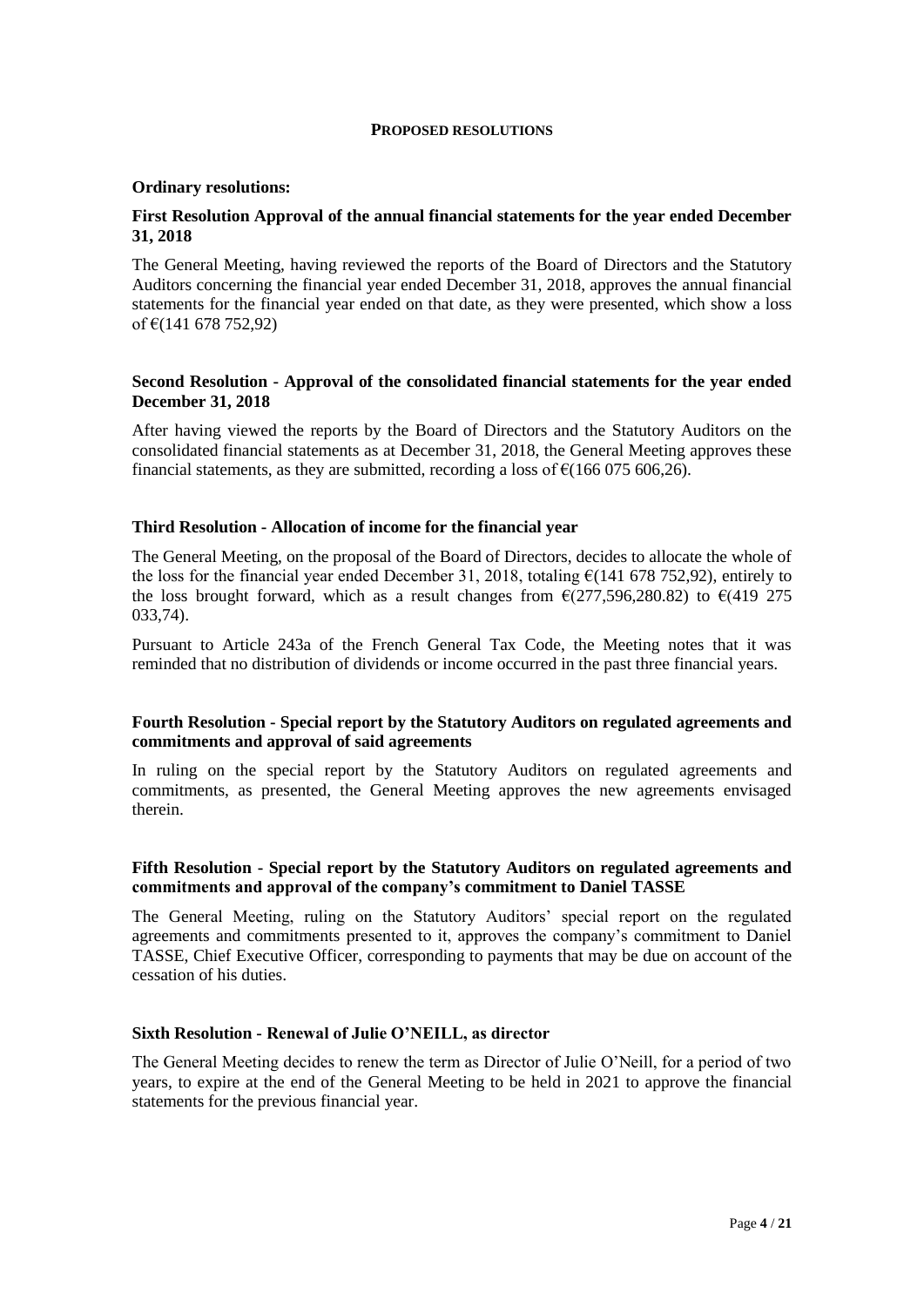# **Seventh Resolution - Ratification of the provisional appointment of Daniel TASSE, as director**

The General Meeting ratifies the appointment, made provisionally by the Board of Directors during its meeting of Daniel TASSE on March 4<sup>th</sup>, 2019 as Director, to replace Pierre-Henri BENHAMOU following his resignation.

Consequently, Daniel TASSE will go about his duties for the remaining term of the appointment of his predecessor, namely until the Meeting to be held in 2020 to approve the financial statements for the previous financial year.

## **Eighth resolution – Appointment of Viviane MONGES, as Board Member**

The General Meeting decides to appoint Viviane MONGES, as Board Member, for a period of two years, to expire at the end of the General Meeting to be held in 2021 to approve the financial statements for the previous financial year.

**Ninth resolution - Approval of the fixed, variable and extraordinary components of overall compensation and benefits of all types paid or assigned during the year ended to Pierre-Henri BENHAMOU, as Chair and Chief Executive Officer until November 29, 2018 and Chairman of the Board of Directors thereafter until March 4, 2019**

The General Meeting, in ruling in application of Article L.225-100, paragraph II of the French Commercial Code, approves the fixed, variable and extraordinary components of overall compensation and benefits of all types paid or assigned during the year ended to Pierre-Henri BENHAMOU as Chairman and Chief Executive Officer until November 29, 2018 and Chairman of the Board of Directors thereafter until March 4, 2019, as specified in the report by the Board of Directors to the General Meeting under paragraph 6.1.

# **Tenth resolution - Approval of the fixed, variable and extraordinary components of overall compensation and benefits of all types paid or assigned during the year ended to Daniel TASSE as Chief Executive Officer, since November 29, 2018**

The General Meeting, in ruling in application of Article L.225-100, paragraph II of the French Commercial Code, approves the fixed, variable and extraordinary components of overall compensation and benefits of all types paid or assigned during the year ended to Daniel TASSE as Chief Executive Officer since November 29, 2018, as specified in the report by the Board of Directors to the General Meeting under paragraph 6.1.

# **Eleventh resolution - Approval of the fixed, variable and extraordinary components of overall compensation and benefits of all types paid or assigned during the year ended to David SCHILANSKY as Deputy Chief Executive Officer**

The General Meeting, in ruling in application of Article L.225-100, paragraph II of the French Commercial Code, approves the fixed, variable and extraordinary components of overall compensation and benefits of all types paid or assigned during the year ended to David SCHILANSKY as Deputy Chief Executive Officer, as specified in the report by the Board of Directors to the General Meeting under paragraph 6.1.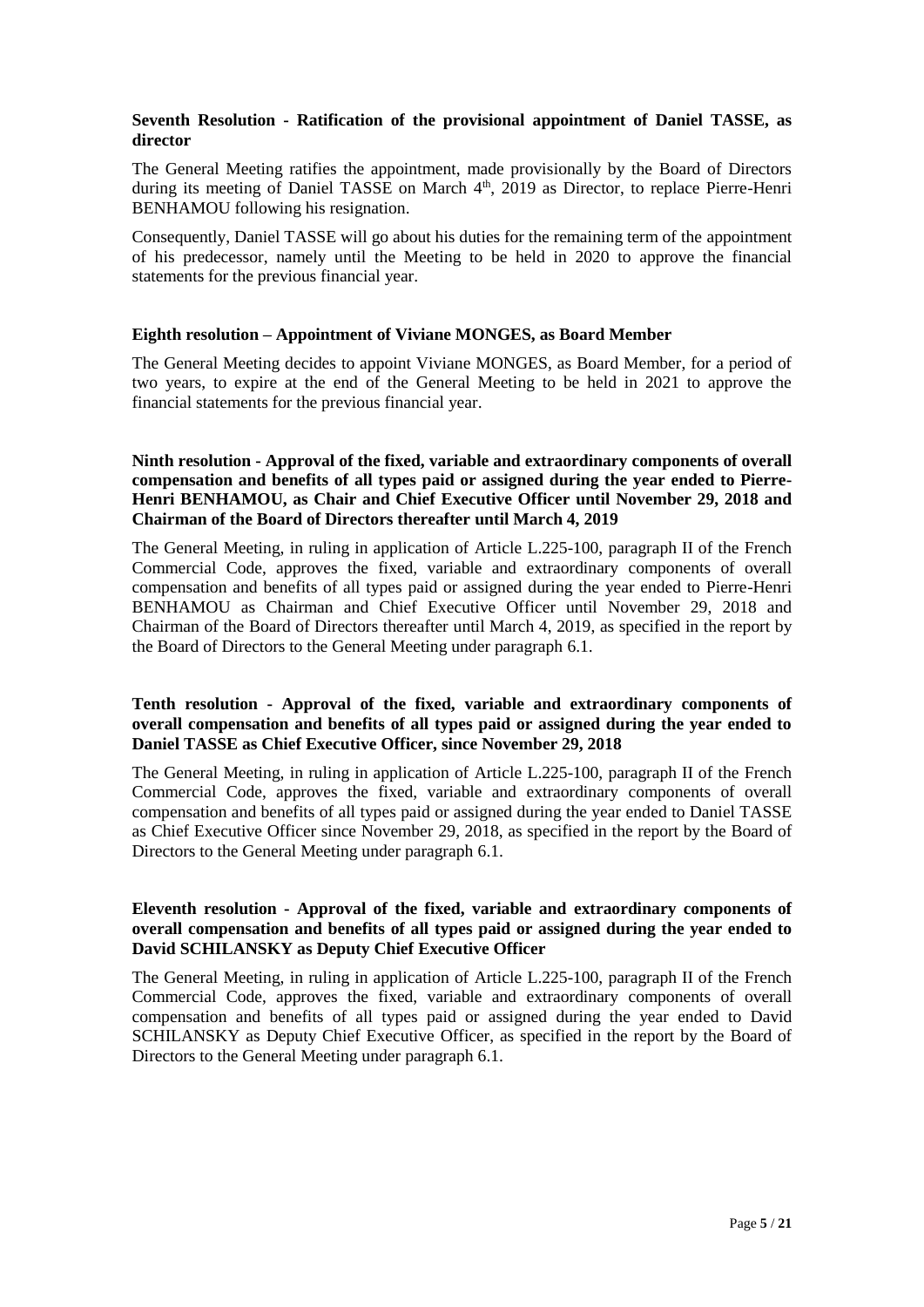## **Twelfth resolution - Approval of the fixed, variable and extraordinary components of overall compensation and benefits of all types paid or assigned during the year ended to Laurent MARTIN as Deputy Chief Executive Officer**

The General Meeting, in ruling in application of Article L.225-100, paragraph II of the French Commercial Code, approves the fixed, variable and extraordinary components of overall compensation and benefits of all types paid or assigned during the year ended to Laurent MARTIN as Deputy Chief Executive Officer, as specified in the report by the Board of Directors to the General Meeting under paragraph 6.1.

# **Thirteenth resolution - Approval of the principles and criteria for the determination, distribution and allocation of the fixed, variable and extraordinary components of overall compensation and benefits of all types to be attributed to the Chairman of the Board of Directors, because of his mandate**

The General Meeting, in ruling in application of Article L.225-37-2 of the French Commercial Code, approves the principles and criteria for the determination, distribution and allocation of the fixed, variable and extraordinary components of the fixed, variable and extraordinary components of overall compensation and benefits of all types to be attributed to the Chairman of the Board of Directors, for his mandate, as specified in the report envisaged under the last paragraph of Article L. 225-37 of the French Commercial Code, presented in the 2018 registration document *(French Document de Reference)* as at paragraph 4.1.3.1 and in Annex of the Board Report.

# **Fourteenth resolution - Approval of the principles and criteria for the determination, distribution and allocation of the fixed, variable and extraordinary components of the fixed, variable and extraordinary components of overall compensation and benefits of all types to be attributed to the Chief Executive Officer and/or any other executive director, because of his mandate**

The General Meeting, in ruling in application of Article L.225-37-2 of the French Commercial Code, approves the principles and criteria for the determination, distribution and allocation of the fixed, variable and extraordinary components of the fixed, variable and extraordinary components of overall compensation and benefits of all types to be attributed to the Chief Executive Officer and/or any other executive director, for his mandate, as specified in the report envisaged under the last paragraph of Article L. 225-37 of the French Commercial Code, presented in the 2018 registration document *(French Document de Reference)* as at paragraph 4.1.3.1 and in Annex of the Board Report.

# **Fifteenth resolution - Approval of the principles and criteria for the determination, distribution and allocation of the fixed, variable and extraordinary components of the fixed, variable and extraordinary components of overall compensation and benefits of all types to be attributed to Deputy Chief Executive Officers, because of their mandate**

The General Meeting, in ruling in application of Article L.225-37-2 of the French Commercial Code, approves the principles and criteria for the determination, distribution and allocation of the fixed, variable and extraordinary components of the fixed, variable and extraordinary components of overall compensation and benefits of all types to be attributed to Deputy Chief Executive Officers, for their mandate, as specified in the report envisaged under the last paragraph of Article L. 225-37 of the French Commercial Code, presented in the 2018 registration document *(French Document de Reference)* as at paragraph 4.1.3.1 and in Annex of the Board Report.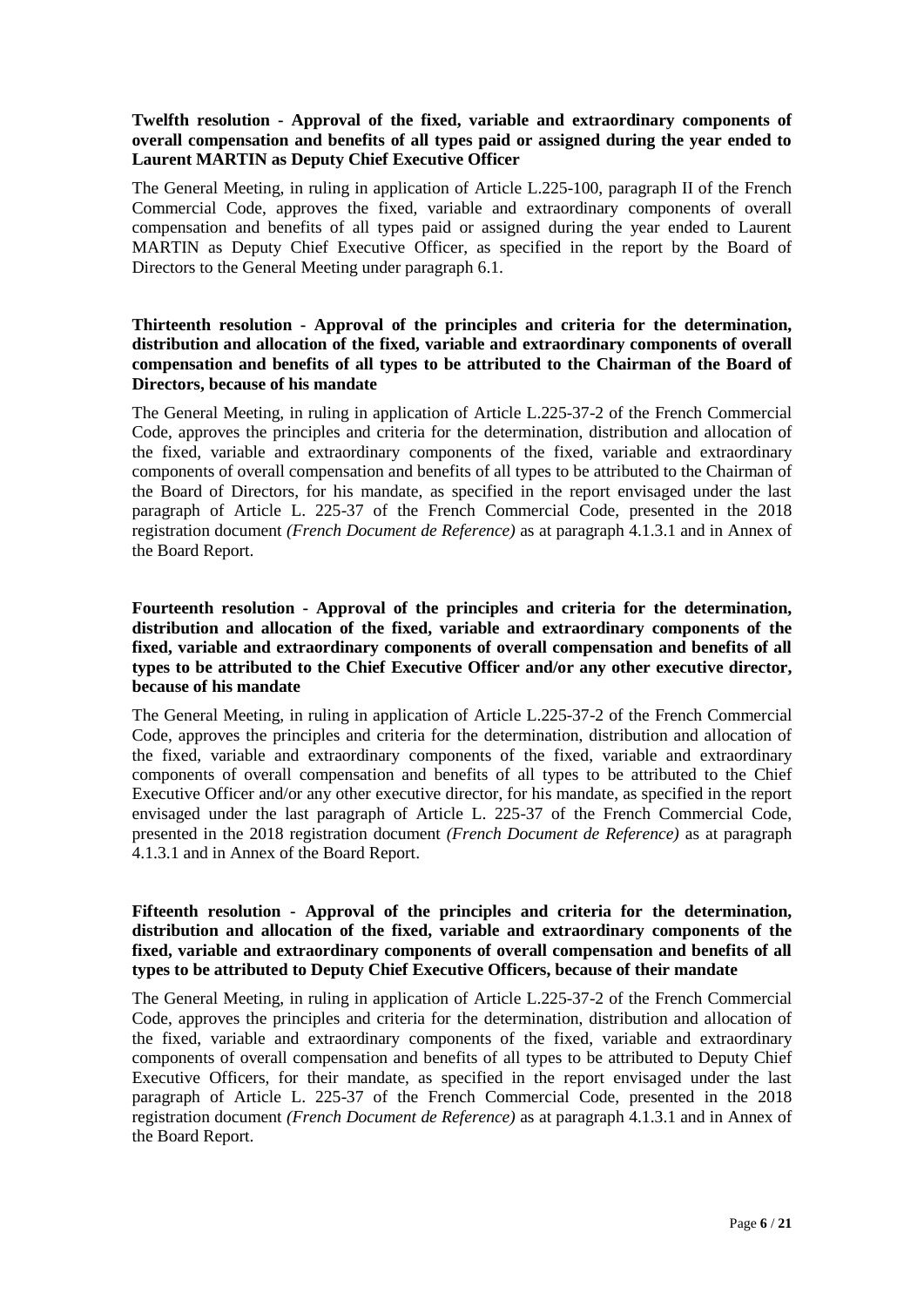# **Sixteenth resolution - Authorization to be granted to the Board of Directors for the company to buy back its own shares pursuant to Article L. 225-209 of the French Commercial Code**

The General Meeting, having reviewed the report of the Board of Directors, empowers it, for a period of eighteen months, pursuant to Articles L. 225-209 et seq. of the French Commercial Code, to buy back, on one or more occasions and at the times of its choosing, company shares up to the limit of 5% of the number of shares comprising the share capital, adjusted, if necessary, to take into account the potential increase or reduction of capital transactions having taken place during the course of the program.

This authorization cancels the authorization granted to the Board of Directors by the General Meeting of June 22, 2018 in its nineteenth ordinary resolution.

The shares may be bought back in order to:

- support the secondary market or the liquidity of DBV TECHNOLOGIES shares through a liquidity contract with an investment service provider in accordance with the standard practice accepted by the regulations, it being specified that under this scope, the number of shares taken into account for the calculation of the aforementioned limit corresponds to the number of shares purchased, less the number of shares resold;
- hold the purchased shares and ultimately return them for future exchange or as payment under external growth transactions;
- provide coverage to meet obligations arising from stock option plans and/or free share allocation plans (or similar plans) for the group's employees and/or corporate officers, as well as all share allocations arising under company or group employee savings plans (or similar plans), employee profit-sharing plans and/or any other form of share allocation arrangement for the group's employees and/or corporate officers;
- hedge the securities giving access to the company's shares, pursuant to current regulations;
- where applicable, cancel the shares acquired, in accordance with the authorization granted or to be conferred by the Extraordinary General Meeting.

These share purchases may be executed by any means, including through the purchase of share blocks, at the time deemed appropriate by the Board of Directors'. The Board may not, without the prior authorization of the Shareholders' Meeting, use this authorization during a public offer period initiated by a third party for the shares of the Company until the end of the offer period.

The company does not intend to use options or derivatives.

The maximum purchase price is set at  $\epsilon$ 100 per share. In the event of a capital transaction, in particular a stock split or reverse split, or the allocation of free shares to shareholders, the abovementioned amount shall be adjusted in the same proportions (multiplier coefficient equal to the ratio between the number of shares comprising the capital before the transaction and the number of shares after the transaction).

The maximum transaction amount is fixed at  $£150,000,000$ .

The General Meeting hereby authorizes the Board of Directors to carry out these transactions, set the terms and conditions and methods thereof, finalize all agreements and complete all formalities.

## **Extraordinary resolutions:**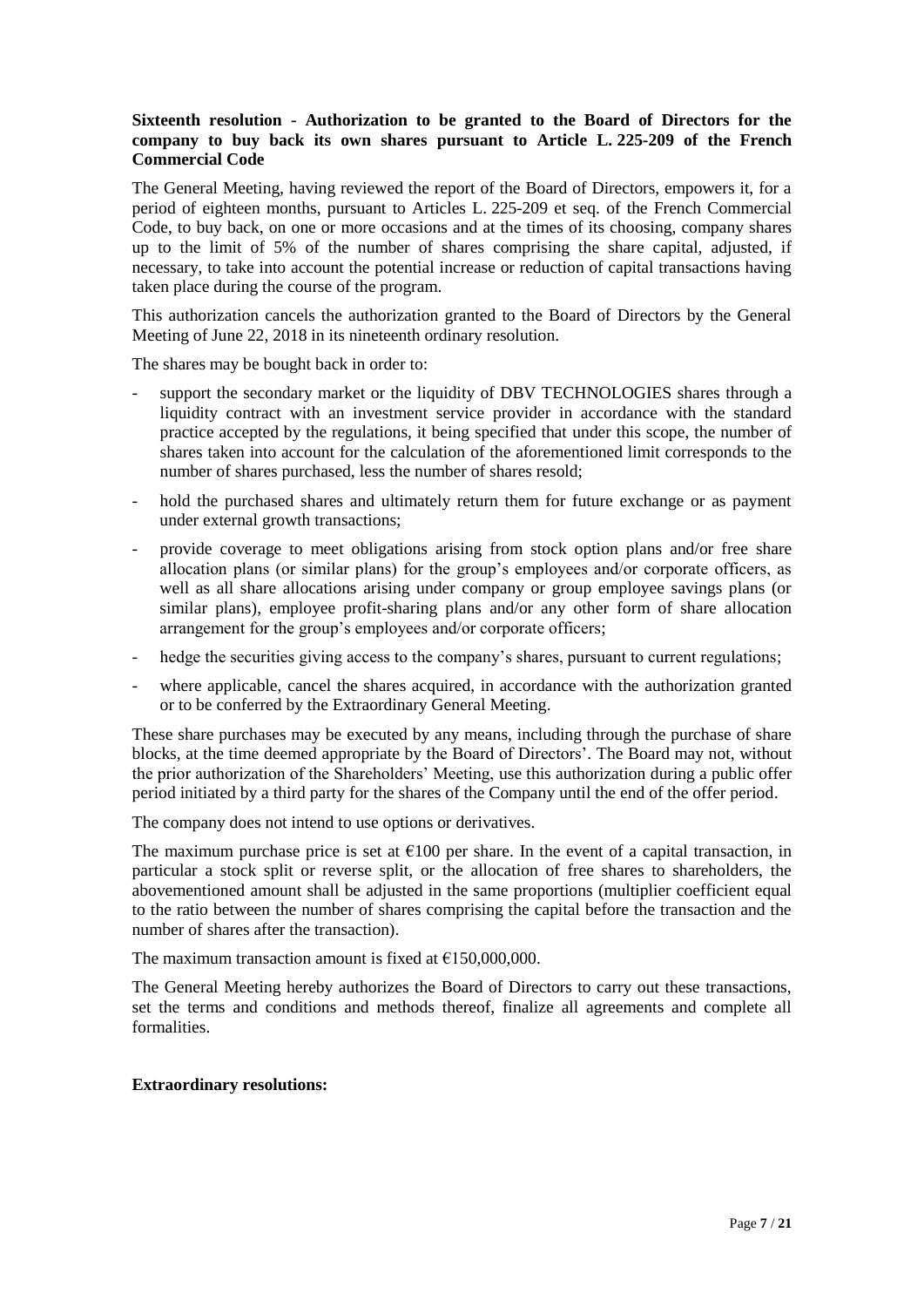## **Seventeenth resolution - Authorization to be granted to the Board of Directors to cancel the shares bought back by the company pursuant to Article L. 225-209 of the French Commercial Code**

The General Meeting, having reviewed the Board of Directors' report and the Statutory Auditors' report:

- **1)** Authorizes the Board of Directors to cancel, at its discretion, on one or more occasions, up to 5% of the capital calculated on the date of the decision to cancel, less any shares canceled during the last 24 months, shares the company holds or may hold following buy-backs performed pursuant to Article L. 225-209 of the French Commercial Code and to reduce the share capital accordingly in compliance with legal and regulatory provisions in force;
- **2)** Sets the validity of this authorization at twenty-four months from the date of this General Meeting;
- **3)** Decides that the Board may not, without prior authorization from the Shareholders' Meeting, use this authorization as of the date of filing by a third party of a public offer for the shares of the company until the end of the offer period;
- **4)** Empowers the Board of Directors to carry out all necessary operations to perform such cancellations and the resulting reductions of the share capital, accordingly amending the company's Bylaws and fulfilling all formalities required.

**Eighteenth resolution – Delegation of powers to be granted to the Board of Directors to issue ordinary shares giving, as necessary, access to ordinary shares or the allocation of debt securities and/or securities giving access to ordinary shares, with pre-emptive rights** 

The General Meeting, having reviewed the Board of Directors' report and the Statutory Auditors' special report and pursuant to the French Commercial Code, in particular Articles L. 225-129-2, L. 228-92 and L. 225-132 et seq. thereof:

- 1) Delegates authority to the Board of Directors to issue, on one or more occasions, in the proportions and at the times of its choosing, on the French and/or international market either in euros or in foreign currencies or in any other accounting unit set with reference to a basket of currencies:
	- ordinary shares;

- and/or ordinary shares giving access to the allocation of ordinary shares or debt securities:

- and/or securities giving access to ordinary shares to be issued.

Pursuant to Article L. 228-93 of the French Commercial Code, the securities to be issued may give rights to ordinary shares of any and all companies that directly or indirectly own over half of its capital or of which the Company directly or indirectly owns over half of the capital.

- 2) Sets the term of validity of this authorization at twenty-six months from the date of this General Meeting.
- 3) Decides to fix the limits to the amounts of authorized issues if the Board of Directors should use this delegation of competence:

The total par value of the ordinary shares that may be issued subject to this authorization may not exceed 40% of the capital existing on the date of the resolution passed by the Board of Directors to increase the share capital. This maximum amount is separate from all maximum amounts set by the other resolutions of this General Meeting.

To this maximum amount will be added, as necessary, the par value of the capital increase necessary to preserve the rights of the holders of rights or securities giving access to the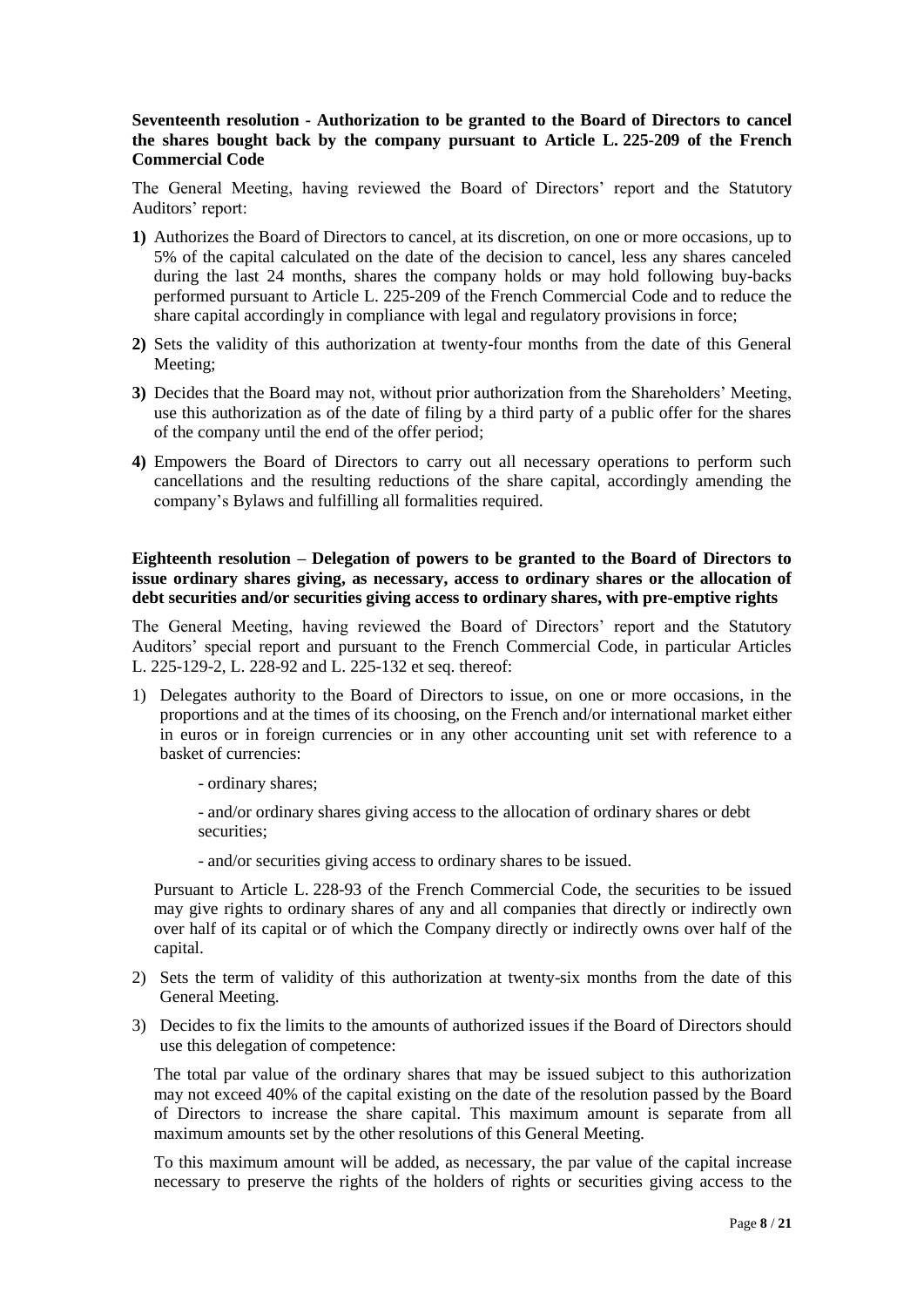Company's capital, pursuant to the law, and where applicable, the contractual stipulations providing for other adjustments.

4) If the Board of Directors should use this delegation of competence under the scope of the issues envisaged in point 1) above, it:

a/ decides that the issue(s) of ordinary shares or securities giving access to the capital shall be preferentially reserved to shareholders, who may subscribe them on an irrevocable basis;

b/ decides that if subscriptions, on an irreducible basis and, if applicable, on a reducible basis , have not absorbed the entire issue mentioned in 1), the Board of Directors may use the following options:

- limit the amount of the issue to the amount of subscriptions, if applicable within the limits established by the regulation.

- freely allocate all or part of the unsubscribed securities.

- offer to the public all or part of the unsubscribed securities.

- 5) Decides that the issue of Company's warrants (BSA) may be made by subscription offer, but also by free allocation to the owners of the existing shares, it being specified that the Board of Directors may decide that the rights of allotment forming odd lots shall not be negotiable and the corresponding securities will be sold.
- 6) Decides that the Board of Directors shall be granted, within the limits set above, the powers required to set the terms for the issues and determine the issue price, and if applicable, record the execution of the resulting capital increases, amend the Bylaws accordingly, impute, as it sees fit, the costs of the capital increase to the amount of the related premiums and deduct the necessary sums from this amount to bring the statutory reserve to one tenth of the new share capital after each increase and more generally, perform all tasks required in similar matters.
- 7) Decides that the Board cannot, unless authorized in advance by the General Meeting, make use of this delegation in a period public offering initiated by a third party targeting the securities of the Company until the end of the offering period.
- 8) Notes that this delegation, for the part not used, if applicable, supersedes any and all relevant prior delegations.

# **Nineteenth Resolution - Delegation of powers to be granted to the Board of Directors to issue ordinary shares giving, as necessary, access to ordinary shares and/or to the allocation of debt securities and/or securities giving access to ordinary shares, without preemptive rights, by public offering**

The General Meeting, having reviewed the Board of Directors' report and the Statutory Auditors' special report and pursuant to the French Commercial Code, in particular Articles L. 225-129-2, l 225-136 L. 225-148 and L. 228-92 thereof:

- 1) Delegates authority to the Board of Directors to issue, on one or more occasions, in the proportions and at the times of its choosing, on the French and/or international market, by public issue, either in euros or in foreign currencies or in any other accounting unit set with reference to a basket of currencies:
	- ordinary shares;

- and/or ordinary shares giving access to the allocation of ordinary shares or debt securities:

- and/or securities giving access to ordinary shares to be issued.

These securities may be issued for the purpose of paying for securities contributed to the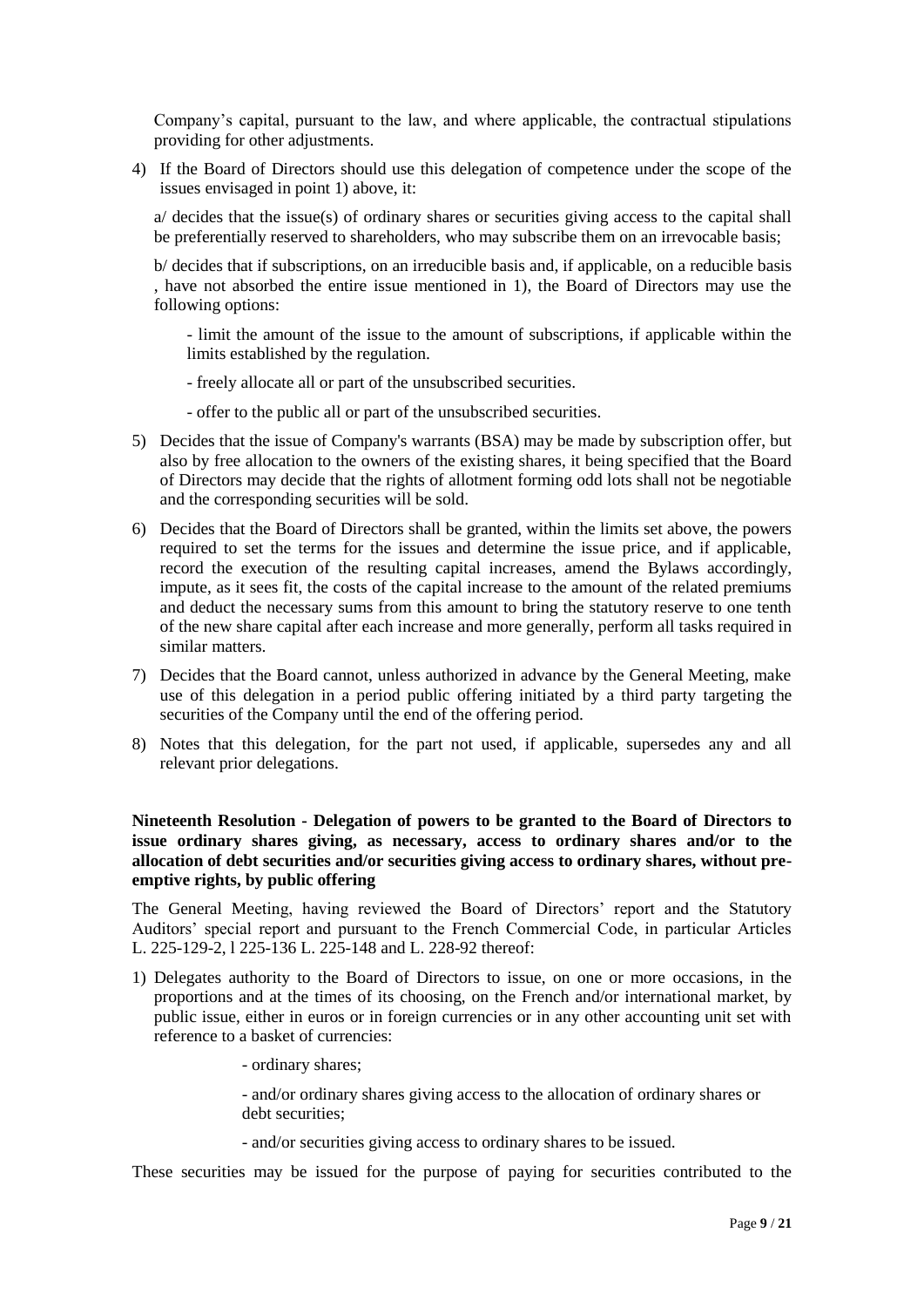Company in a public exchange offer, pursuant to the conditions of Article L. 225-148 of the French Commercial Code.

Pursuant to Article L. 228-93 of the French Commercial Code, the securities to be issued may give rights to ordinary shares of any and all companies that directly or indirectly own over half of its capital or of which the Company directly or indirectly owns over half of the capital.

- 2) Sets the term of validity of this delegation at twenty-six months from the date of this General Meeting.
- 3) The total par value of the ordinary shares that may be issued subject to this authorization may not exceed 30% of the capital existing on the date of the resolution passed by the Board of Directors to increase the share capital.

To this maximum amount will be added, as necessary, the par value of the capital increase necessary to preserve the rights of the holders of rights or securities giving access to the Company's capital, pursuant to the law, and where applicable, the contractual stipulations providing for other adjustments.

This maximum amount applies to the overall sum of the maximum nominal amount of shares able to be issued as envisaged in the Twenty-Fourth Resolution of this General Meeting.

- 4) Decides to cancel shareholders' pre-emptive rights to ordinary shares and securities giving access to capital and/or to debt securities covered by this resolution, while retaining the Board of Directors' option to grant preferential rights to shareholders, pursuant to the law.
- 5) Decides that the sum due or to be due to the Company for each of the ordinary shares issued under this delegation of powers shall be at least equal to the minimum required by the applicable legal and regulatory provisions at the time the Board of Directors exercises the authorization, having taken into account, in the case of issuing autonomous stock warrants, the issue price of the said warrants.
- 6) Decides, in the case of the issue of securities in consideration of securities contributed to the Company in a public exchange offer, pursuant to the conditions of Article L. 225-148 of the French Commercial Code, and within the limits set out above, to grant the powers required to set the list of securities for exchange, set the issue conditions, the share-for-share basis, and, if applicable, the amount of the equalization payment in cash, and to set the issue terms.
- 7) Decides that if subscriptions have not absorbed the entire issue mentioned at 1), the Board of Directors may use the following options:

- limit the amount of the issue to the amount of subscriptions, if applicable within the limits established by the regulation.

- freely allocate all or part of the unsubscribed securities.
- 8) Decides that the Board of Directors shall be granted, within the limits set above, the powers required to set the terms for the issue(s), and if applicable, record the execution of the resulting capital increases, proceed to amend the Bylaws accordingly, levy, as it sees fit, the costs of the capital increase on the amount of related premiums and deduct the necessary sums from this amount to bring the statutory reserve to one-tenth of the new share capital after each increase and, more generally, perform all tasks required in similar matters.
- 9) Decides that the Board cannot, unless authorized in advance by the General Meeting, make use of this authorization in a period public offering initiated by a third party targeting the securities of the Company until the end of the offering period.
- 10) Notes that this delegation, for the part not used, if applicable, supersedes, any and all relevant prior delegations.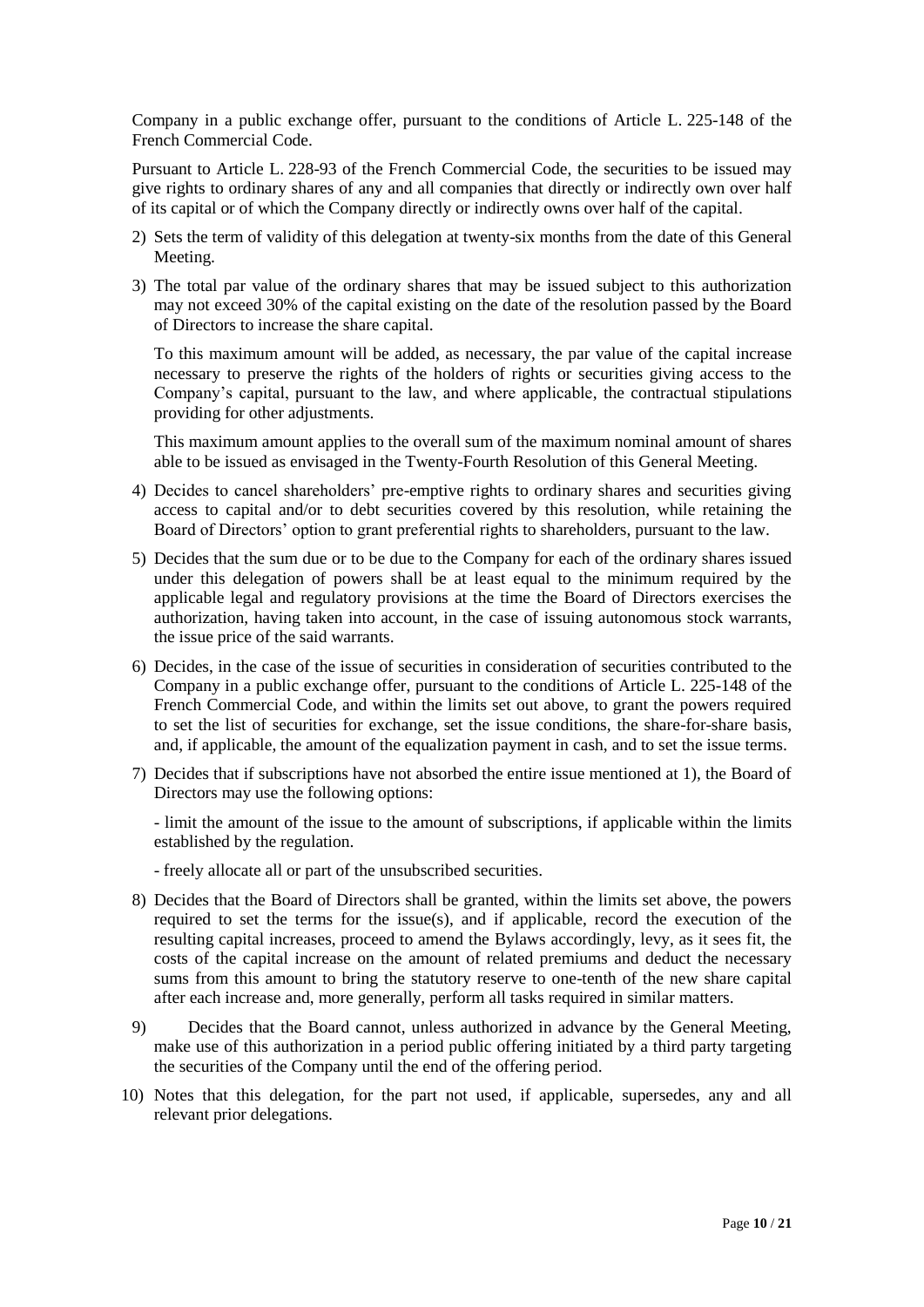**Twentieth Resolution - Delegation of powers to be granted to the Board of Directors to issue ordinary shares giving, as necessary, access to ordinary shares and/or to the allocation of debt securities and/or securities giving access to ordinary shares, without preemptive rights, by means of an offer in accordance with point II of Article L.411-2 of the French Monetary and Financial Code**

The General Meeting, having reviewed the Board of Directors' report and the Statutory Auditors' special report and pursuant to the French Commercial Code, in particular Articles L. 225-129-2, L 225-136 and L. 228-92 thereof:

- 1) Delegates authority to the Board of Directors to issue, on one or more occasions, in the proportions and at the times of its choosing, on the French and/or international market, by an offering covered by paragraph II of Article L.411-2 of the French Monetary and Financial Code, either in euros or in foreign currencies or in any other account unit set with reference to a basket of currencies:
	- ordinary shares;

- and/or ordinary shares giving access to the allocation of ordinary shares or debt securities:

- and/or securities giving access to ordinary shares to be issued.

Pursuant to Article L 228-93 of the French Commercial Code, the securities to be issued may give rights to ordinary shares of any and all companies that directly or indirectly own over half of its capital or of which the Company directly or indirectly owns over half of the capital.

- 2) Sets the term of validity of this delegation at twenty-six months from the date of this General Meeting.
- 3) The total par value of the ordinary shares that may be issued subject to this authorization may not exceed 20% of the capital existing on the date of the resolution passed by the Board of Directors to increase the share capital.

To this maximum amount will be added, as necessary, the par value of the capital increase necessary to preserve the rights of the holders of rights or securities giving access to the Company's capital, pursuant to the law, and where applicable, the contractual stipulations providing for other adjustments.

This maximum amount applies to the overall sum of the maximum nominal amount of shares able to be issued as envisaged in the Twenty-Fourth Resolution of this General Meeting.

- 4) Decides to cancel shareholders' pre-emptive rights to ordinary shares and to securities giving access to capital and/or to debt securities covered by this resolution.
- 5) Decides that the sum due or to be due to the Company for each of the ordinary shares issued under this delegation of powers shall be at least equal to the minimum required by the applicable legal and regulatory provisions at the time that the Board of Directors exercises the authorization, having taken into account, in the event of an issue of autonomous stock warrants, the issue price of the said warrants.
- 6) Decides that if subscriptions have not absorbed the entire issue mentioned at 1), the Board of Directors may use the following options:
	- limit the amount of the issue to the amount of subscriptions, if applicable within the limits established by the regulation.
	- freely allocate all or part of the unsubscribed securities.
- 7) Decides that the Board of Directors shall be granted, within the limits set above, the powers required to set the terms for the issue(s), and if applicable, record the execution of the resulting capital increases, amend the Bylaws accordingly, impute, as it sees fit, the costs of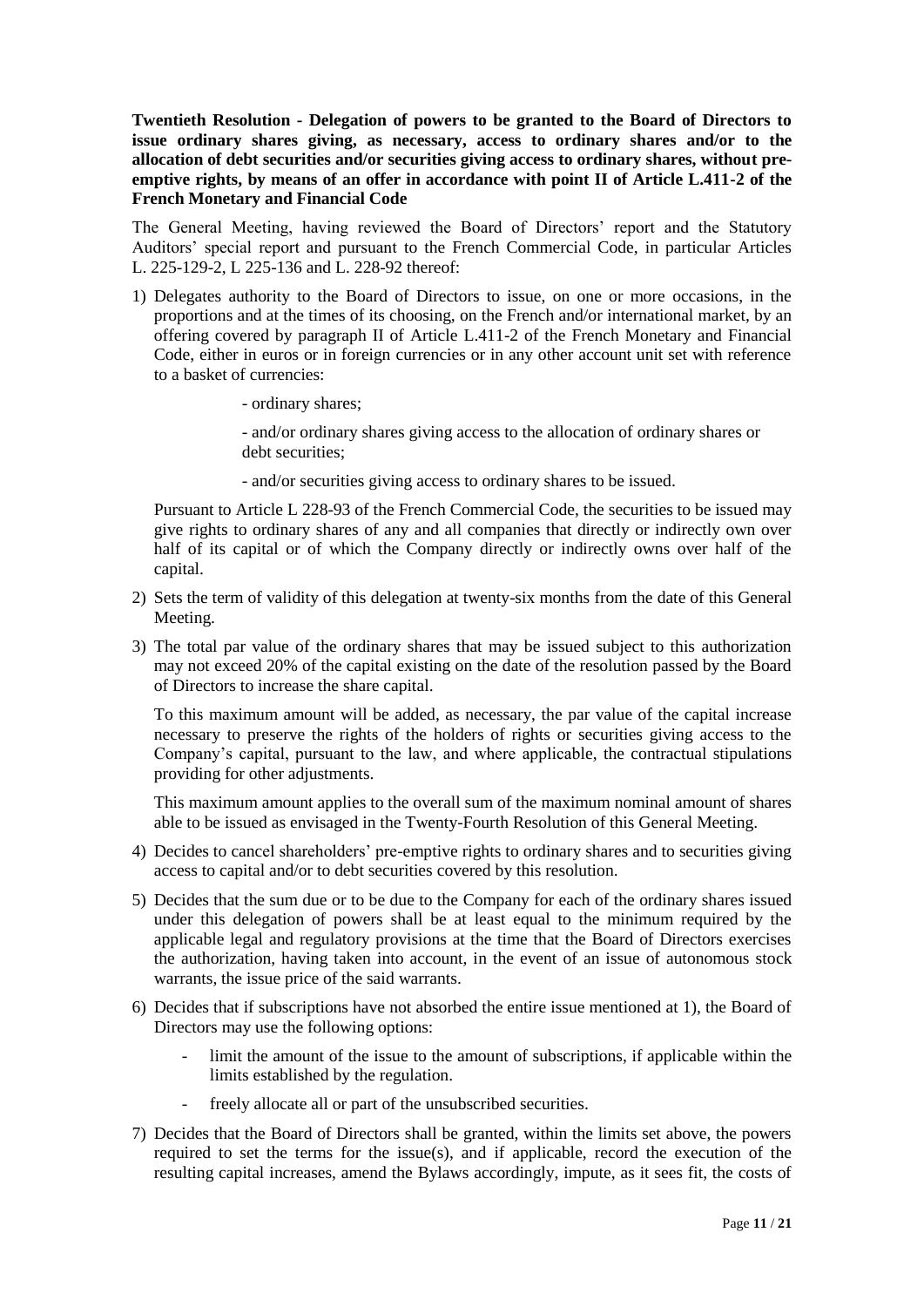the capital increase to the amount of the related premiums and deduct the necessary sums from this amount to bring the statutory reserve to one tenth of the new share capital after each increase and more generally, perform all tasks required in similar matters.

- 8) Decides that the Board cannot, unless authorized in advance by the General Meeting, make use of this delegation in a period public offering initiated by a third party targeting the securities of the Company until the end of the offering period.
- 9) Notes that this delegation, for the part not used, if applicable, supersedes any and all relevant prior delegations.

# **Twenty-First resolution – Authorization, in the event of issue without pre-emptive rights, to set the issue price according to the terms set by the General Meeting, within a limit of 10% of the capital per year**

The General Meeting, having reviewed the Board of Directors' report and the Statutory Auditors' special report and pursuant to the French Commercial Code, in particular Article L. 225-136-1, paragraph 2 thereof, authorizes the Board of Directors, which decides to issue ordinary shares or securities giving access to capital, pursuant to the Nineteenth and Twentieth Resolutions of this General Meeting, to depart from the price-setting conditions set out in the above-mentioned resolutions, up to a maximum of 10% of the share capital per year, and to set the issue price of similar equity securities to be issued as follows:

The issue price of the equity securities to be issued immediately or at a later date may not be lower than either of the following, at the Board of Directors' discretion:

- either the weighted average trading price of the Company's share on the trading day prior to the date on which the issue price is set, with a maximum discount of up to 15%;
- **-** or the average of five consecutive share trading prices selected from the last thirty trading days prior to the date on which the issue price is set, with a maximum discount of up to 15%.

**Twenty-Second resolution - Delegation of powers to the Board of Directors to issue ordinary shares, giving, if applicable, access to ordinary shares or the allocation of debt securities (of the company or a group company) and/or securities giving access to ordinary shares (of the company or a group company), with cancellation of preferential subscription rights reserved for categories of persons with certain characteristics**

The General Meeting, having reviewed the Board of Directors' report and the Statutory Auditors' special report and pursuant to the provisions of the French Commercial Code and specifically Articles L. 225-129-2, L. 225-138 and L. 228-92 of the French Commercial Code:

- 1) Delegates its competence to the Board of Directors to proceed, on one or more occasions, in the proportions and at the time it deems appropriate, both in France and abroad, with cancellation of preferential subscription rights reserved for the categories of persons defined below, with the issue of:
	- ordinary shares;
	- and/or ordinary shares giving access to the allocation of ordinary shares or debt securities;
	- and/or securities giving access to ordinary shares to be issued.

Pursuant to Article L. 228-93 of the French Commercial Code, the securities to be issued may give rights to ordinary shares of any and all companies that directly or indirectly own over half of its capital or of which the company directly or indirectly owns over half of the capital.

2) Sets the term of validity of this delegation at eighteen months from the date of this General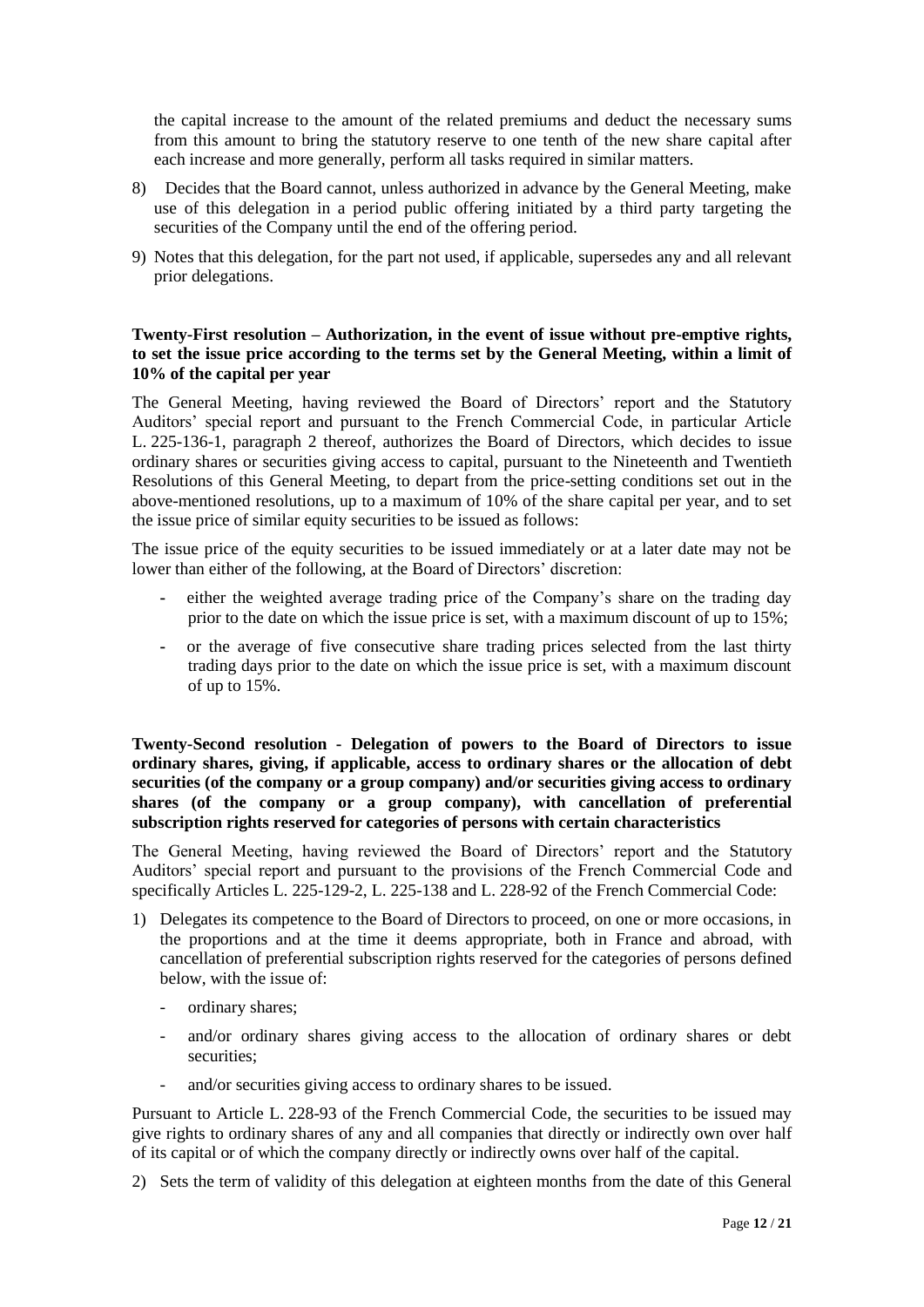Meeting.

3) The maximum total nominal amount of the share capital increases that may be made subject to this delegation may not exceed 30% of the share capital existing on the date of the Board of Directors' decision to increase the share capital.

To this maximum amount will be added, as necessary, the nominal amount of the capital increase necessary to preserve the rights of the holders of rights or securities giving access to the Company's capital, pursuant to the law, and where applicable, the contractual stipulations providing for other forms of preservation.

This maximum limit applies to the amount of the share capital increase fixed at the Twenty-Fourth resolution of this General Meeting.

- 4) Decides, in accordance with the provisions of Article L. 225-138 of the French Commercial Code, that the issue price of ordinary shares which can be issued under the scope of this delegation, will be fixed by the Board of Directors and must be at least equal to:
	- either the weighted average trading price of the company's share on the trading day prior to the date on which the issue price is set, with a maximum discount of up to 15%;
	- or the average of five consecutive share trading prices selected from the last thirty trading days prior to the date on which the issue price is set, with a maximum discount of up to 15%.
- 5) Decides to eliminate the preferential subscription rights by shareholders of ordinary shares and other securities giving access to the capital to be issued in accordance with Article L. 228-91 of the French Commercial Code, to the benefit of the following categories of persons:

(i) natural persons or legal entities, including companies, trusts, investment funds or other investment vehicles, of any form, established under French or foreign law, investing habitually in the pharmaceutical, biotechnological or medical technologies sector; and/or

(ii) companies, institutions or entities of any form, French or foreign, going about a significant portion of their business in these sectors; and/or

(iii) French or foreign investment service providers or any foreign establishment with a similar status, able to guarantee the realization of an issue intended to be invested with the persons specified under point (i) and/or (ii) above and, under this scope, to subscribe the securities issued.

- 6) Decides that if subscriptions have not absorbed the entire issue mentioned at 1), the Board of Directors may, at its choice, use the following options in the order that it determines, one and/or the other of the following faculties:
	- limit the amount of the issue to the amount of subscriptions, if applicable within the limits established by the regulation;
	- freely allocate all or part of the unsubscribed securities amongst the categories of persons defined above.
- 7) Decides that the Board of Directors shall have full competence to implement this delegation, and therefore to:
	- a) decree the conditions of the issue(s);
	- b) decree the list of beneficiaries within the above categories;
	- c) decree the number of shares to be allocated to each of the beneficiaries;

d) decide the amount to be issued, the issue price and the amount of the premium that can, if applicable, be demanded at issue;

e) determine the dates and methods of issue, the nature, form and characteristics of the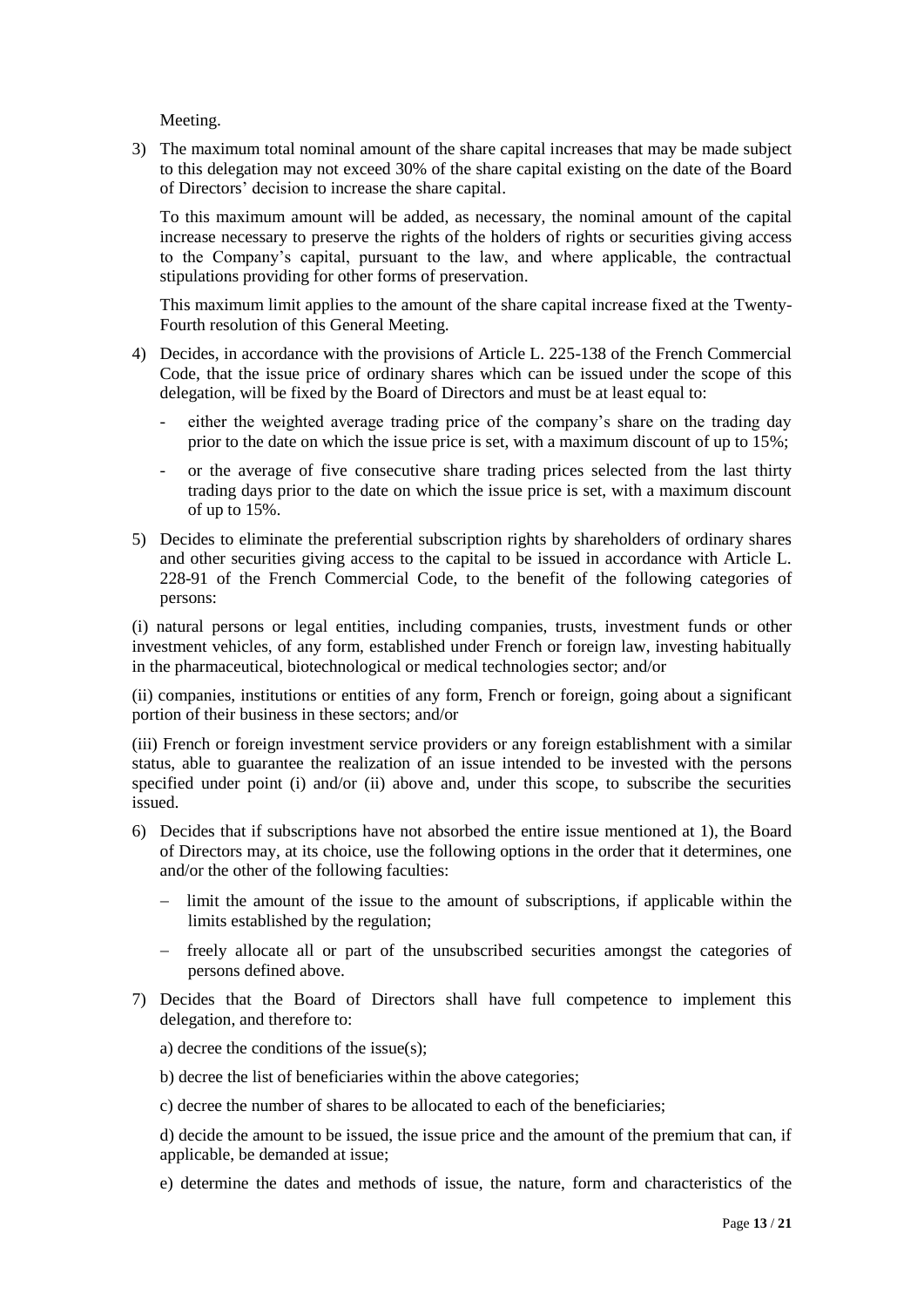shares to be created that can, notably, take the form of subordinate or other shares, with limited or unlimited term;

f) determine the method by which the shares and/or securities issued or to be issued can be released;

g) fix, if applicable, the methods by which to exercise the rights connected with the securities issued or to be issued and, notably the date, even if retroactive, from which the new shares may be enjoyed, as well as all other terms and conditions involved by the issue;

h) suspend, if applicable, the exercise of rights connected with the securities issued, for up to three months;

i) at its sole discretion, impute the cost of the capital increase to the amount of the associated premiums and deduct the necessary sums from this amount to bring the statutory reserve to one tenth of the new share capital after each increase;

j) record each share capital increase and make the resulting amendments to the Bylaws;

k) make all adjustments required in compliance with legal provisions and fix the methods according to which the preservation, if applicable, will be assured of the rights of those holding securities giving access at term to capital;

l) generally, pass all agreements, take all measures and fulfill all formalities required for the issue and financial service of the securities issued in accordance with this delegation and exercise all related rights and, more generally, perform all tasks required in similar matters.

- 8) Decides that the Board cannot, unless authorized in advance by the General Meeting, make use of this delegation in a period public offering initiated by a third party targeting the securities of the Company until the end of the offering period.
- 9) It is acknowledged that the Board of Directors will report back at the next General Shareholders' Meeting, in compliance with the law and the regulation, on the use of this delegation granted under this Resolution.
- 10) Notes that this delegation, for the part not used, if applicable, supersedes, as from today's date, any and all relevant prior delegations.

## **Twenty-Third resolution - Authorization to increase the total amount of issues**

Having read the report by the Board of Directors, the General Meeting decides that for each of the issues of ordinary shares or securities giving access to capital, decided in application of the eighteenth to twentieth and twenty-second resolutions of this General Meeting, the number of securities to be issued may be increased under the conditions envisaged by Articles L. 225-135-1 and R. 225-118 of the French Commercial Code and up to the limits fixed by the Meeting.

# **Twenty-Fourth resolution - Overall limitation of the maximum amounts of delegations envisaged under the Nineteenth, Twentieth and Twenty-Second Resolutions of this Meeting**

Having read the report by the Board of Directors, the General Meeting decides to fix as 65% of the share capital on the date of this Meeting, the total par value of the shares to be issued, by virtue of the Nineteenth, Twentieth and Twenty-Second Resolutions submitted to this Meeting, it being agreed that to this maximum amount will be added, as necessary, the par value of the capital increase necessary to preserve the rights of the holders of rights or securities giving access to the Company's capital, pursuant to the law, and where applicable, the contractual stipulations providing for other adjustments.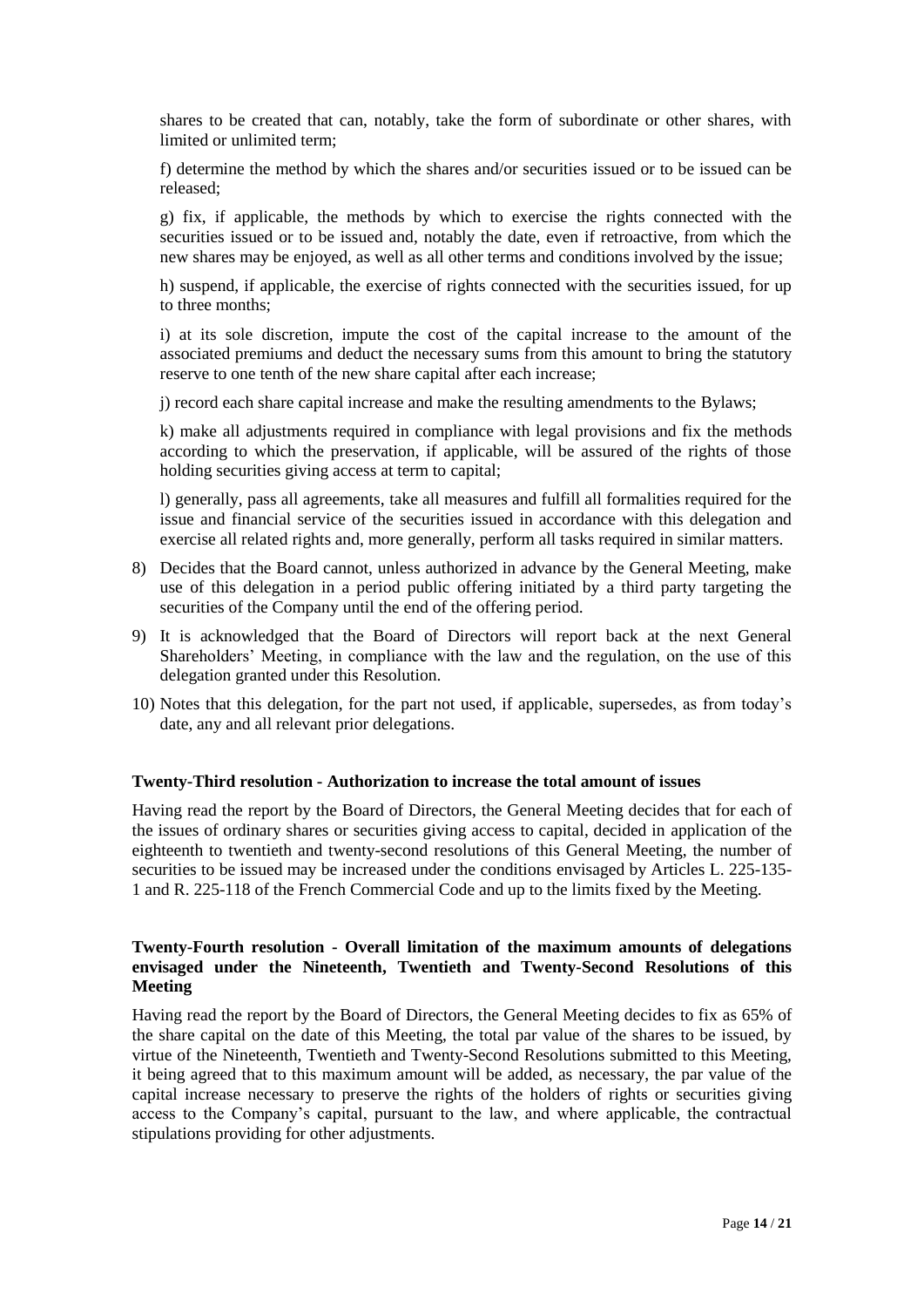**Twenty-Fifth resolution- Delegation of powers to the Board of Directors to issue stock warrants (BSA), subscription and/or acquisition of new and/or existing stock warrants (BSAANE) and/or subscription and/or acquisition of new and/or existing redeemable stock warrants (BSAAR) with cancellation of preferential subscription rights, reserved for categories of persons**

The General Meeting, having reviewed the Board of Directors' report and the Statutory Auditors' special report and pursuant to the provisions of Articles L. 225-129-2, L. 225-138 and L. 228-91 of the French Commercial Code:

- 1) Delegates its competence to the Board of Directors to proceed, on one or more occasions, in the proportions and at the time it deems appropriate, both in France and abroad, with the issue of new stock warrants (BSA), subscription and/or acquisition of new and/or existing stock warrants (BSAANE) and/or subscription and/or acquisition of new and/or existing redeemable stock warrants (BSAAR) with cancellation of preferential subscription rights reserved for the categories of persons defined below.
- 2) Sets the term of validity of this delegation at eighteen months from the date of this General Meeting.
- 3) Decides that the total nominal amount of shares to which the warrants issued pursuant to this delegation give entitlement may not exceed 0.5% of the capital existing on the day of this Meeting. To this maximum amount will be added, as necessary, the nominal amount of the capital increase necessary to preserve the rights of the holders of rights or securities giving access to the Company's capital, pursuant to the law, and where applicable, the contractual stipulations providing for other forms of preservation. This maximum amount is separate from all maximum amounts set by the other resolutions of this General Meeting.
- 4) Decides that the issue price of the warrant will be fixed by the Board of Directors. In the event of assignment to non-executive directors, the warrant issue price will coincide with its market value.
- 5) Decides that the subscription and/or acquisition price of the shares acquired by exercising the warrants shall be at least equal to the average closing price of DBV TECHNOLOGIES shares for the 20 trading days preceding the decision to issue the warrants, if applicable, less the warrant issue price.
- 6) Decides to eliminate the preferential subscription rights of shareholders to the BSAs, BSAANEs and BSAARs to be issued, to the benefit of the following categories of persons: corporate officers, scientific committee members, employees of the company and persons associated with the company and the French or foreign companies related to the company, via a service agreement or as a consultant, in accordance with Article L.225-180 of the French Commercial Code.
- 7) Stipulates that this delegation means that the shareholders waive their pre-emptive rights to shares that may be issued by the exercising of warrants to the holders of BSAs, BSAANEs and/or BSAARs.
- 8) Decides that the Board cannot, unless authorized in advance by the General Meeting, make use of this delegation in a period public offering initiated by a third party targeting the securities of the Company until the end of the offering period.
- 9) Decides that if subscriptions have not absorbed the entire BSA, BSAANE and/or BSAAR issue, the Board of Directors may exercise the following options:
	- limit the amount of the issue to the amount of subscriptions, if applicable within the limits established by the regulation;
	- freely allocate all or part of the non-subscribed BSAs, BSAANEs and/or BSAARs to persons covered by the categories defined above.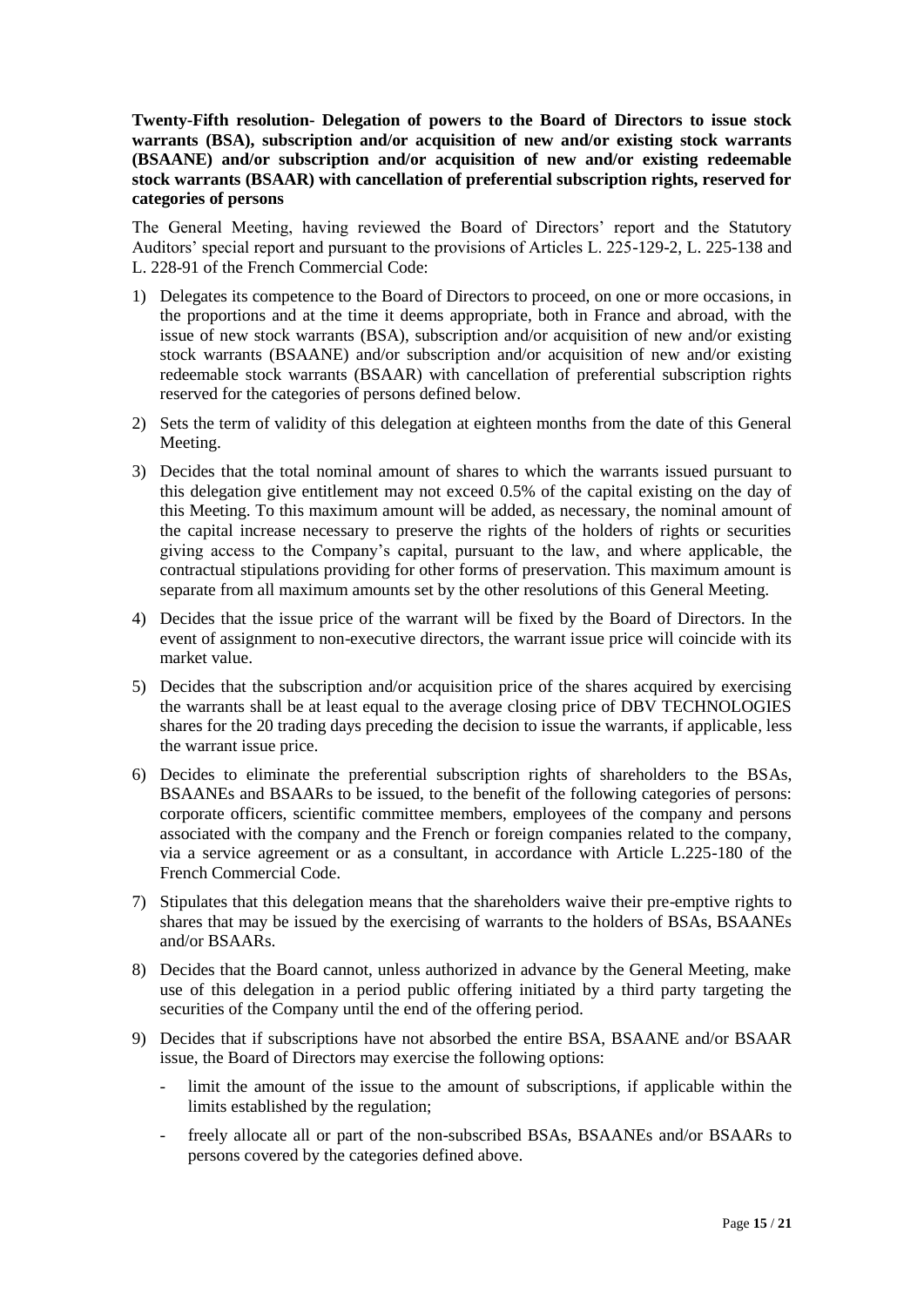- 10) Decides that the Board of Directors shall be granted all necessary powers, under the terms set by the law and stipulated above, to issue BSAs, BSAANEs and/or BSAARs and in particular to:
	- **-** set the specific list of beneficiaries within the categories of persons defined above, the nature and number of warrants to be allocated to each beneficiary, the number of shares to which each warrant shall give entitlement, the issue price of the warrants and the subscription and/or acquisition price of the shares to which the warrants give entitlement under the terms outlined above, the terms and deadlines for the subscription and exercise of the warrants, the associated adjustment mechanisms and more generally, all terms and conditions with respect to the issue
	- **-** prepare an additional report describing the final terms and conditions of the transaction
	- **-** conduct the necessary share acquisitions within the framework of the share buyback program and to allocate them via the allocation plan
	- **-** record the completion of the capital increase resulting from the exercising of the BSAs, BSAANEs and/or BSAARs and to amend the Bylaws accordingly
	- **-** at its sole discretion, impute the cost of the capital increase to the amount of the associated premiums and deduct the necessary sums from this amount to bring the statutory reserve to one tenth of the new share capital after each increase
	- **-** grant the Chief Executive Officer the powers required to enact the capital increase, and to delay the capital increase, within the limits and according to the terms and conditions previously set by the Board of Directors
	- **-** and more generally, perform all tasks required in similar matters.

The General Meeting notes that this delegation, for the part not used, if applicable, supersedes any and all relevant prior delegations.

# **Twenty-Sixth resolution - Delegation of powers to the Board of Directors to increase the share capital by the issue of ordinary shares and/or securities giving access to capital, with cancellation of preferential subscription rights to the members of a company savings plan, pursuant to Articles L. 3332-18 et seq. of the French Labor Code**

The General Meeting, having reviewed the Board of Directors' report and the Statutory Auditors' special report ruling in application of Articles L. 225-129-6, L. 225-138-1 and L. 228- 92 of the French Commercial Code and L. 3332-18 et seq. of the French Labor Code:

- 1) Delegates its competence to the Board of Directors, at its own discretion, to enact a capital increase on one or more occasions through the issue of ordinary shares or securities giving access to the equity securities to be issued by the Company, reserved for members of one or more group or company employee savings plans established by the company and/or affiliated French or international companies under the conditions of Article L.225-180 of the French Commercial Code and of Article L.3344-1 of the French Labor Code.
- 2) Withdraws the preferential subscription rights to subscribe shares that could be issued subject to this delegation to these persons.
- 3) Sets the validity of this delegation at twenty-six months from the date of this General Meeting.
- *4)* Limits the maximum nominal amount of the increase(s) that may be enacted under this delegation at 2% of the share capital arising from the decision of the Board of Directors to make this increase, with the understanding that this amount is separate from any other maximum amounts set by other delegations relating to capital increases. To this amount will be added, as necessary, the nominal amount of the capital increase necessary to preserve the rights of the holders of rights or securities giving access to the Company's capital, pursuant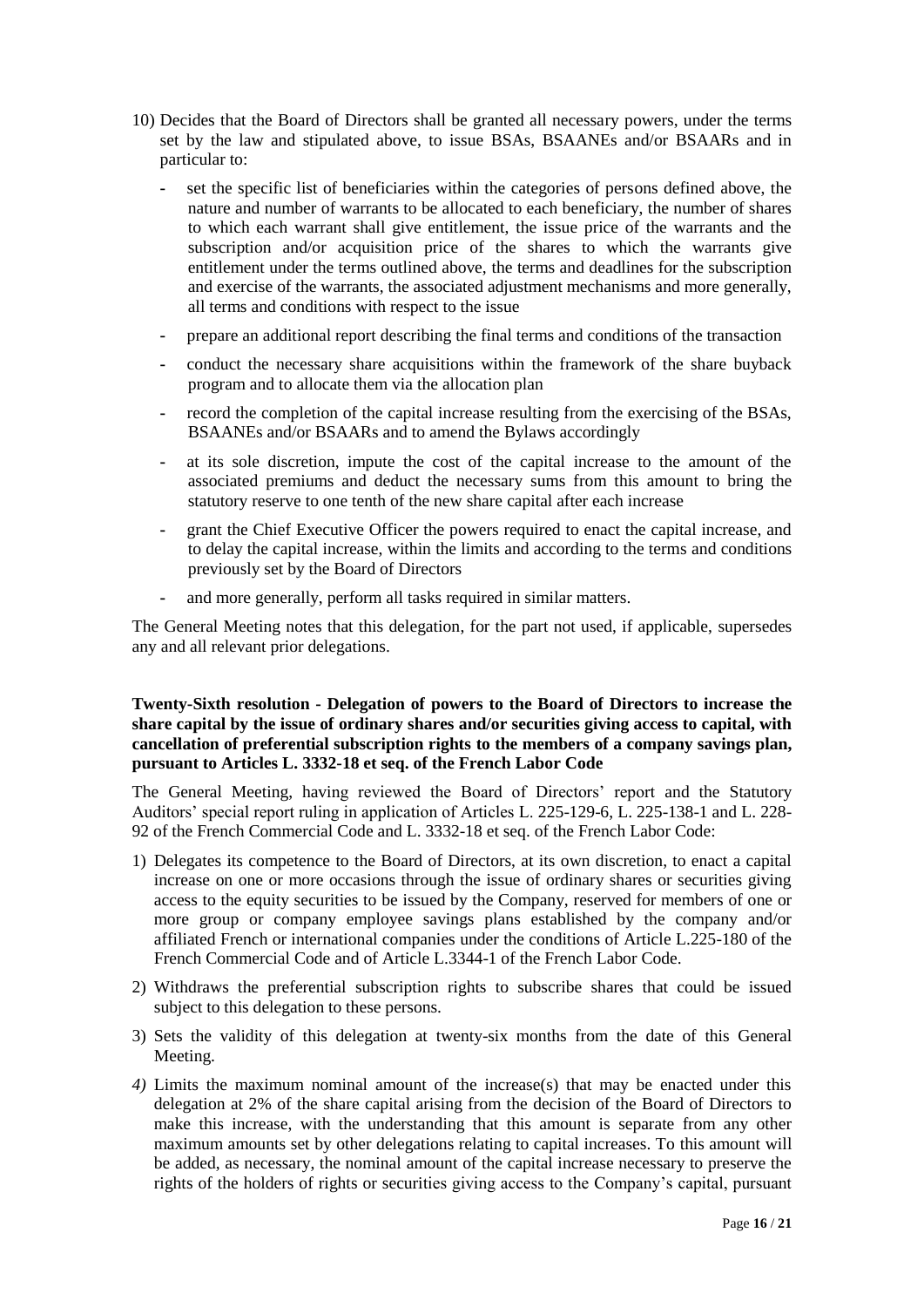to the law, and where applicable, the contractual stipulations providing for other forms of preservation;

- 5) Decides that the price of shares to be issued subject to 1) of this delegation shall not be under a price more than 20%, or 30% when the vesting period stipulated by the scheme pursuant to Articles L. 3332-25 and L. 3332-26 of the French Labor Code is greater than or equal to ten years (or any other maximum percentage envisaged by provisions of law applicable at the time the price is fixed) below the average share opening price on the 20 trading days prior to the decision setting the date for the opening of subscriptions, nor higher than this average.
- 6) Decides, pursuant to Article L.3332-21 of the French Labor Code, that the Board of Directors may allocate to the beneficiaries defined in the first paragraph above, free shares already issued or to be issued, or other securities giving access to the Company's capital issued or to be issued (i) in respect of the contribution that may be paid pursuant to the regulations governing the group or company savings plans and/or (ii) where appropriate, as a discount;
- 7) Notes that this delegation, for the part not used, if applicable, supersedes any and all relevant prior delegations.

The Board of Directors shall have the discretion to implement, or not implement, this delegation, take all measures and conduct all necessary formalities.

## **Twenty-Seventh resolution - Authorization to be granted to the Board of Directors to allocate free existing and/or future shares to members of staff and/or certain corporate officers of the company or related companies or economic interest groups, with shareholders waiving their preferential subscription rights**

The General Meeting, having reviewed the Board of Directors' report and the Statutory Auditors' special report, authorizes the Board of Directors, on one or more occasions, in accordance with Articles L. 225-197-1 and L. 225-197-2 of the French Commercial Code, to allocate existing or future ordinary shares of the company, reserved for:

- members of staff of the company or companies or economic interest groups that are directly or indirectly related to it as defined by Article L. 225-197-2 of the French Commercial Code;
- and/or corporate officers who meet the conditions set out in Article L. 225-197-1 of the French Commercial Code.

The total number of shares assigned free of charge pursuant to this authorization shall not exceed 2% of the share capital on the date of this Meeting.

The allocation of shares to beneficiaries will become final after a vesting period to be determined by the Board of Directors. This period shall be no less than two years (the acquisition period). The general meeting authorizes the Board of Directors to stipulate or not an obligation of conservation at the end of the acquisition period.

By way of exception, final allocation will take place before the end of the vesting period in the event of disability of the beneficiary classified under the second and third categories set out in Article L. 341-4 of the French Social Security Code.

All powers are granted to the Board of Directors to:

- if applicable:
	- set the performance condition to which the definitive award of the free shares is subject
	- record the existence of sufficient reserves and upon each grant of shares, to transfer to a reserve account the sums required to pay up new shares to be granted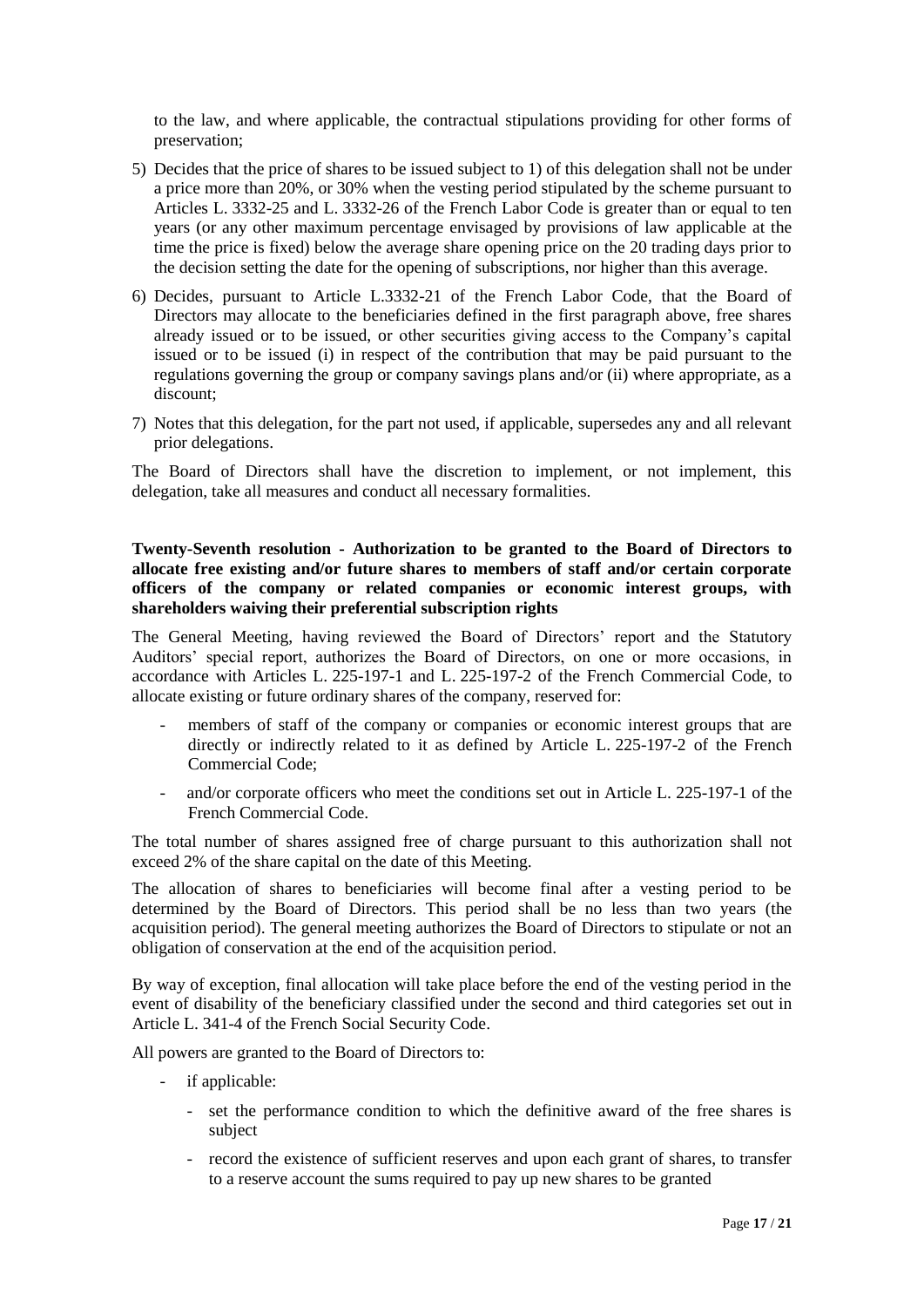- at the appropriate time, decide on capital increases by means of incorporation of reserves, premiums or profits relating to the issue of new free shares granted
- conduct the necessary share acquisitions within the framework of the share buyback program and to allocate them via the allocation plan
- determine the impact on beneficiaries' rights of transactions affecting the share capital or likely to affect the value of shares allocated and enacted during the vesting period and as a result, to modify or adjust, if necessary, the number of shares granted to preserve the beneficiaries' rights
- decide whether or not to fix an obligation of conservation at the end of the acquisition period and, if applicable, determine the duration and undertake all useful measures to ensure that beneficiaries comply with any obligation to hold their shares,
- and generally, in connection with the legislation in effect, perform all duties that the implementation of this authorization may require.

This authorization shall imply that shareholders waive their preferential subscription right to subscribe to newly issued shares through the capitalization of reserves, share premium and profits.

This is given for a duration that expires at the General Meeting to be held in 2020 to rule on the financial statements of the previous year.

For the part not used, if applicable, it supersedes any and all relevant prior authorizations.

## **Twenty-Eighth resolution - Authorization to be granted to the Board of Directors to grant share subscription and/or purchase options (stock options) to members of staff and/or certain corporate officers of the company or related companies or economic interest groups, with shareholders waiving their preferential subscription rights**

The General Meeting, having reviewed the Board of Directors' report and the Statutory Auditors' special report:

- 1) Authorizes the Board of Directors, under the provisions of Articles L. 225-177 to L. 225-185 of the French Commercial Code, to grant the beneficiaries indicated below, on one or more occasions, options giving access to new shares in the company to be issued in respect of a capital increase or to the purchase of existing shares in the company as a result of buybacks carried out under the terms set by law.
- 2) Sets the term of validity of this authorization at eighteen months from the date of this General Meeting.
- 3) Decides that the beneficiaries of these options may only be:
	- firstly, some or all members of staff, or certain categories of staff and where appropriate, those companies or economic interest groups related to it under the conditions of Article L. 225-180 of the French Commercial Code;
	- secondly, those corporate officers who meet the conditions set out in Article L. 225- 185 of the French Commercial Code.
- 4) The total number of options that may be granted by the Board of Directors pursuant to this authorization does not give access to the subscription or purchase of more than 7.5% of the share capital at the date of this Meeting.
- 5) Decides that the share subscription and/or purchase price by the beneficiaries will be set on the day the options are granted by the Board of Directors in accordance with the regulations in effect and shall not be less than the average price over the twenty trading days preceding the date of the granting decision.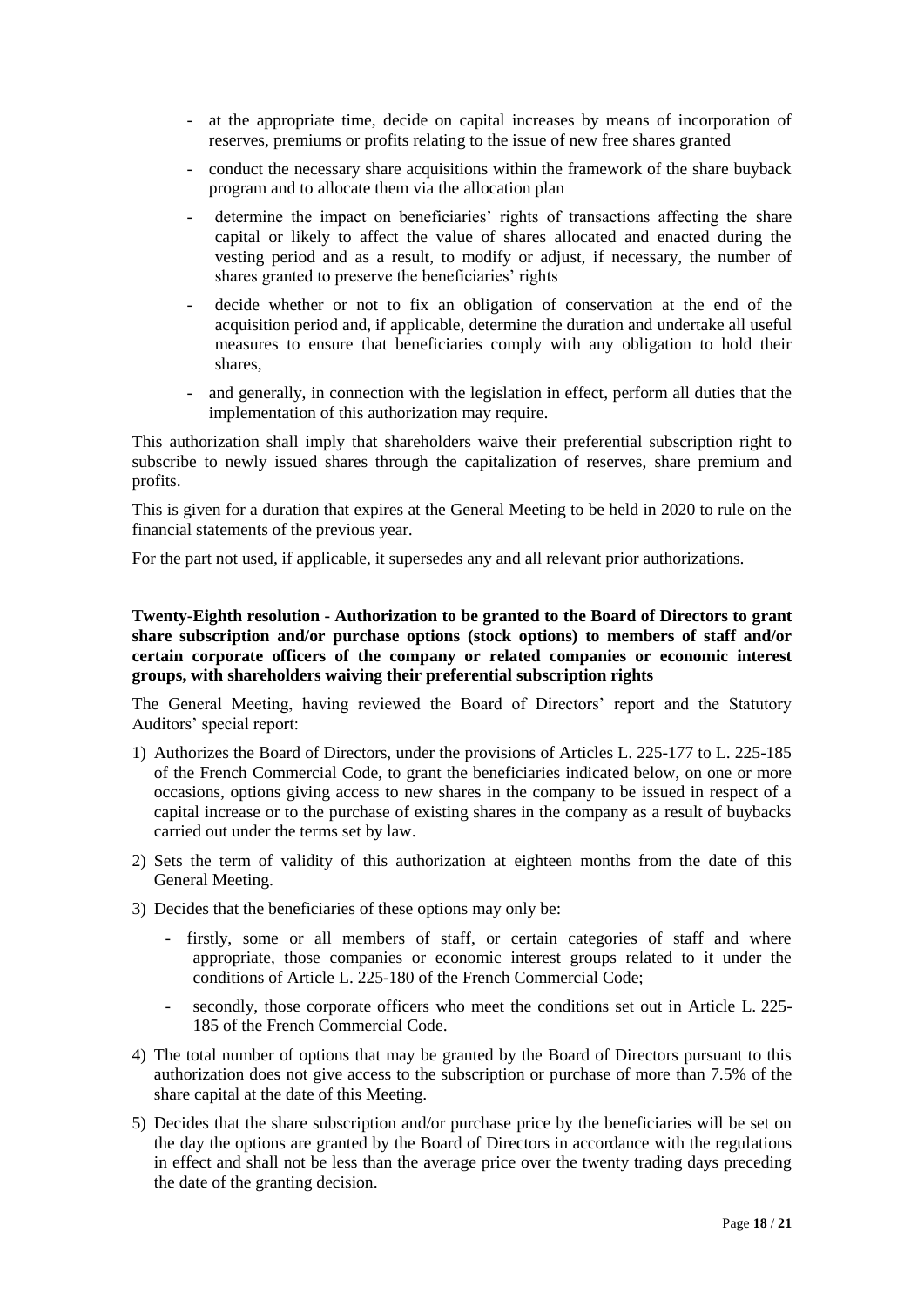- 6) Decides that no options may be granted:
	- within the ten trading days before and after the date on which the consolidated financial statements are made public;
	- − or in the period between the date on which the company's corporate bodies are made aware of information that, if made public, could have a significant impact on the trading price of the company's securities, and the date ten trading days after said information is made public;
	- − less than twenty trading days after the detachment of shares from a coupon giving access to a dividend or capital increase.
- 7) Notes that this authorization includes, to the beneficiaries of the options giving access to shares, an express waiver by shareholders of their preferential subscription rights to subscribe shares to be issued as and when the options are exercised.
- 8) Delegates all powers to the Board of Directors to set the other terms and conditions for the granting of options and their exercise, in particular to:
	- − determine the conditions under which the options shall be granted and to draft the list or categories of beneficiaries as scheduled above; to determine, where appropriate, the seniority and performance conditions that must be met by these beneficiaries; to determine the conditions under which the price and number of shares must be adjusted, particularly in the presumptions set out under Articles R. 225-137 to R. 225-142 of the French Commercial Code;
	- define the exercise period(s) for the options granted, with the understanding that the term of the options may not exceed a period of 10 years from the grant date;
	- − provide the option to temporarily suspend the exercise of options for a maximum period of three months in the event that financial transactions are performed involving the exercise of a right attached to shares;
	- if applicable, conduct the necessary share acquisitions within the framework of the share buyback program and to allocate them via the option plan
	- − proceed with all acts and formalities required to make final those capital increases that may, if necessary, be performed pursuant to the authorization granted by this resolution; amend the Bylaws accordingly and generally to do whatever is necessary;
	- − at its own discretion and if it sees fit, impute the cost of increases in share capital to the amount of the associated premiums and deduct the necessary sums from this amount to bring the statutory reserve to one tenth of the new share capital after each increase.

9) Notes that this authorization, for the part not used, if applicable, supersedes any and all relevant prior authorizations.

# **Twenty-Ninth resolution - Authorization to be granted to the Board of Directors to lift the attendance condition for the exercise of stock options assigned on the basis of the 31st extraordinary resolution of the Combined Ordinary and Extraordinary General Meeting held on June 22, 2018**

Having acknowledged the Board of Directors' report, the General Meeting authorized the Board of Directors to lift the attendance condition for the exercise of stock options assigned on the basis of the 31<sup>st</sup> extraordinary resolution of the Combined Ordinary and Extraordinary General Meeting held on June 22, 2018.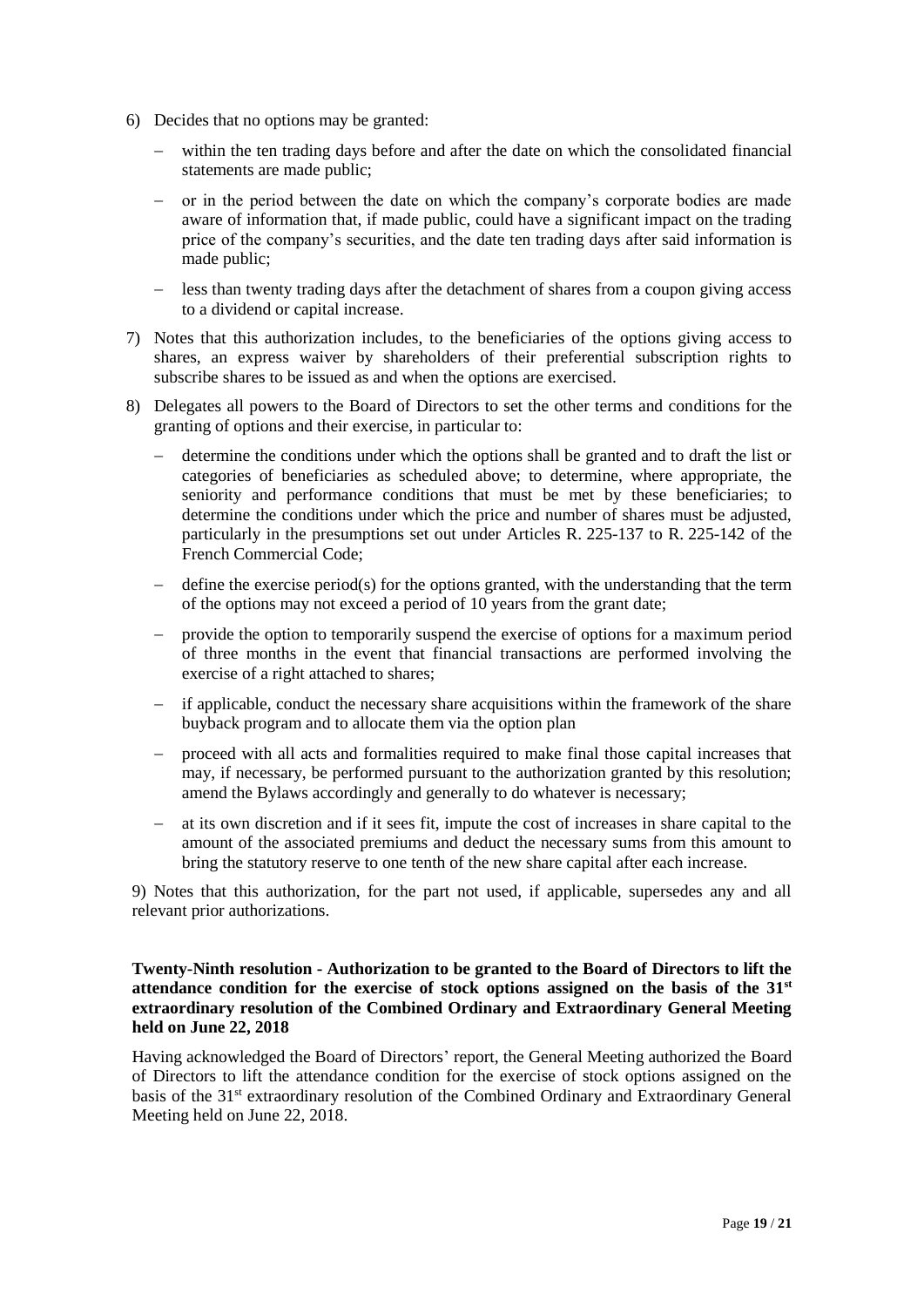## **Thirtieth resolution - Powers to complete formalities**

The General Meeting grants all powers to the bearer of an original, a copy or an excerpt of these minutes to carry out all mandatory formalities with respect to registration and publication. .

## **Terms and Conditions of Participation**

The Shareholders' Meeting is open to all shareholders, regardless of the number of shares they hold.

The only shareholders who may participate in the Shareholders' Meeting are those who can demonstrate that they hold a registered account of shares in their name or in the name of the intermediary registered for their account on the second business day preceding the Shareholders' Meeting, in this case on **May 22, 2019**, at midnight Paris time:

- either in the registered share accounts kept by the company,
- or in the bearer share accounts kept by the authorized intermediate.

For registered shareholders, simply registering in a share account according to the terms set out above allows them to participate in the Shareholders' Meeting.

For bearer shareholders, the registration of the shares in the bearer share accounts is established by a shareholding certificate issued by the bookkeeper. To participate in the Shareholders' Meeting, this shareholding certificate must be sent by the bookkeeper to Société Générale - Shareholders' Meeting Department - 32, rue du Champ de Tir - CS30812 - 44 308 Nantes Cedex 3 in order to obtain an admission card. Alternatively, the certification may be presented on the day of the Shareholders' Meeting by shareholders who have not received their admission card.

Shareholders who are unable to personally attend the Shareholders' Meeting may choose one of the following options:

a) Grant proxy to the person of their choice under the terms set out in Article L. 225-106 of the French Commercial Code;

b) Send a form of proxy to the company without indicating a proxy;

c) Vote by mail.

Registered shareholders who have been registered for at least one month by the date of the notice of meeting will receive by mail the notification brochure along with a single voting form. In any event, by the twenty-first day prior to the Shareholders' Meeting*,* the single form for voting by mail or proxy will be posted on the company's website [\(www.dbv-technologies.com\)](http://www.dbv-technologies.com/).

Once the notice of meeting is issued, bearer shareholders may send a written request to Société Générale to send them this form. Any requests received will be granted no later than six days before the Shareholders' Meeting.

This form must be returned along with the bearer shareholder's shareholding certificate. The postal vote form must be received by Société Générale's Shareholders' Meeting Department by **May 20, 2019**.

Shareholders who designate a proxy may provide notification of this delegation by e-mailing a signed, scanned copy of the form along with a photocopy of both sides of their ID card and, if applicable, of their shareholding certificate, to [investors@dbv-technologies.com](http://mailto:investors@dbv-technologies.com/) , or by faxing